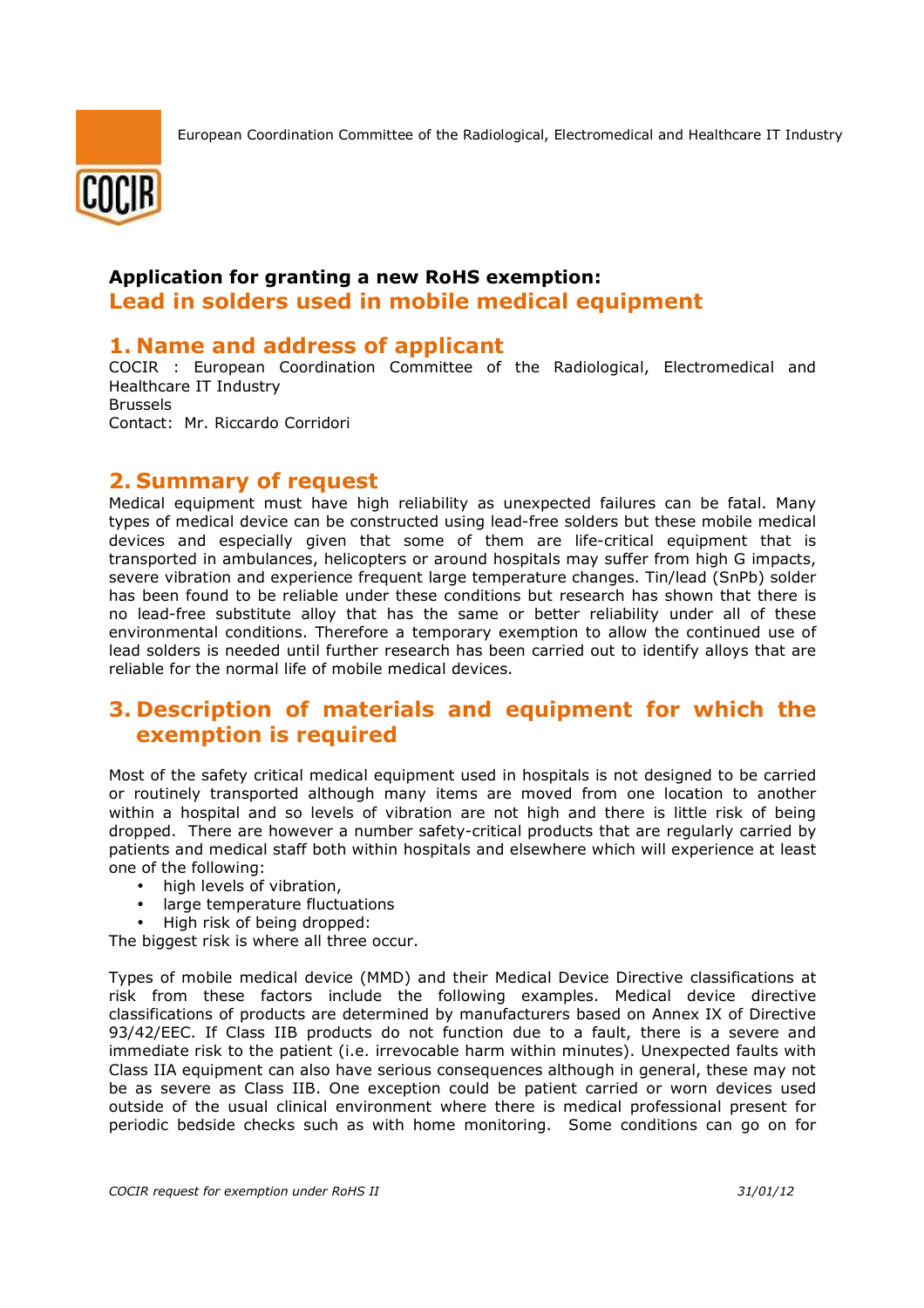

hours before there is irreversible damage but others, such as a heart attack can be fatal if untreated quickly. If the patient is alone, the equipment failure could prove fatal if the condition goes undetected long enough:

## **Medical Device Directive Class IIB 3.1. Automated Cardio Pulmonary Resuscitation (CPR) EU CLASS IIB**

These are battery powered mobile devices that are carried in ambulances and medical helicopters, and they are used in combination with defibrillators. As such they are exposed to the same tough use environment as are defibrillators outside of the hospital. Medical guidelines call for the application of CPR before attempting to restart the heart if there is any question as to how long it has been since the victim's heart stopped beating<sup>1</sup>. Providing 1.5 to 2 minutes of CPR is a physically demanding effort. In the event that the heart does not resume a normal rhythm after defibrillation, the CPR must be restarted for several more minutes before another shock can be administered. It is these situations where CPR is required for extended periods of time that demand the need for automation. These devices can satisfy the medical guidelines that require that any adult chest be compressed by 5cm at a rate of >100 compressions per minute<sup>1</sup>. A human being can only sustain this level of effort for several minute before someone else needs to take over the work. Outside of the hospital with a team of only two individuals to draw upon, the need for reliable automated CPR is an absolute must. Why is this crucial? Without the continuous flow of oxygenated blood, the heart cannot be restarted, and both the heart muscle and the brain experience permanent damage<sup>1</sup>. Timing is critical as the likelihood of revival and a return to a normal life is reduced by 10% for every minute that therapy is delayed. Therefore, there is no time to troubleshoot or retrieve a spare device.

#### **3.2. Ventilators – EU CLASS IIB**

These mobile medical devices provide ventilation of the lungs of patients. These devices provide total ventilatory support and augment patient breathing in treatment of respiratory insufficiency. Failure of these devices can result in patient respiratory failure followed by death. Ventilators can be classified by where they are used. Some are only used within hospitals and others are used additionally in homes, outdoors, and in transit. These environments have unique shock and vibration requirements for ventilators. Hospital ventilators are specified to withstand 100g shocks due to impacts with doorway and elevator thresholds; walls, doorways, elevator doors, and other equipment; and during loading on and off of delivery vehicles and are subjected to vibration during transport in delivery vehicles between medical facilities. Home, outdoor, and transit ventilators can be exposed to 300g shocks due to drops as high as 50 cm and higher; vibration during use and transport in ambulances and helicopters; and temperature extremes.

*<sup>1</sup> American Heart Association "Highlights of the 2010 American Heart Association Guidelines for CPR and ECC, Editor M. F. Hazinski and "Resuscitation after cardiac arrest" by M. L. Weisfeldt and L. B. Becker, Journal of the American Medical Association, Vol 288 (23) December 2002, p3035..*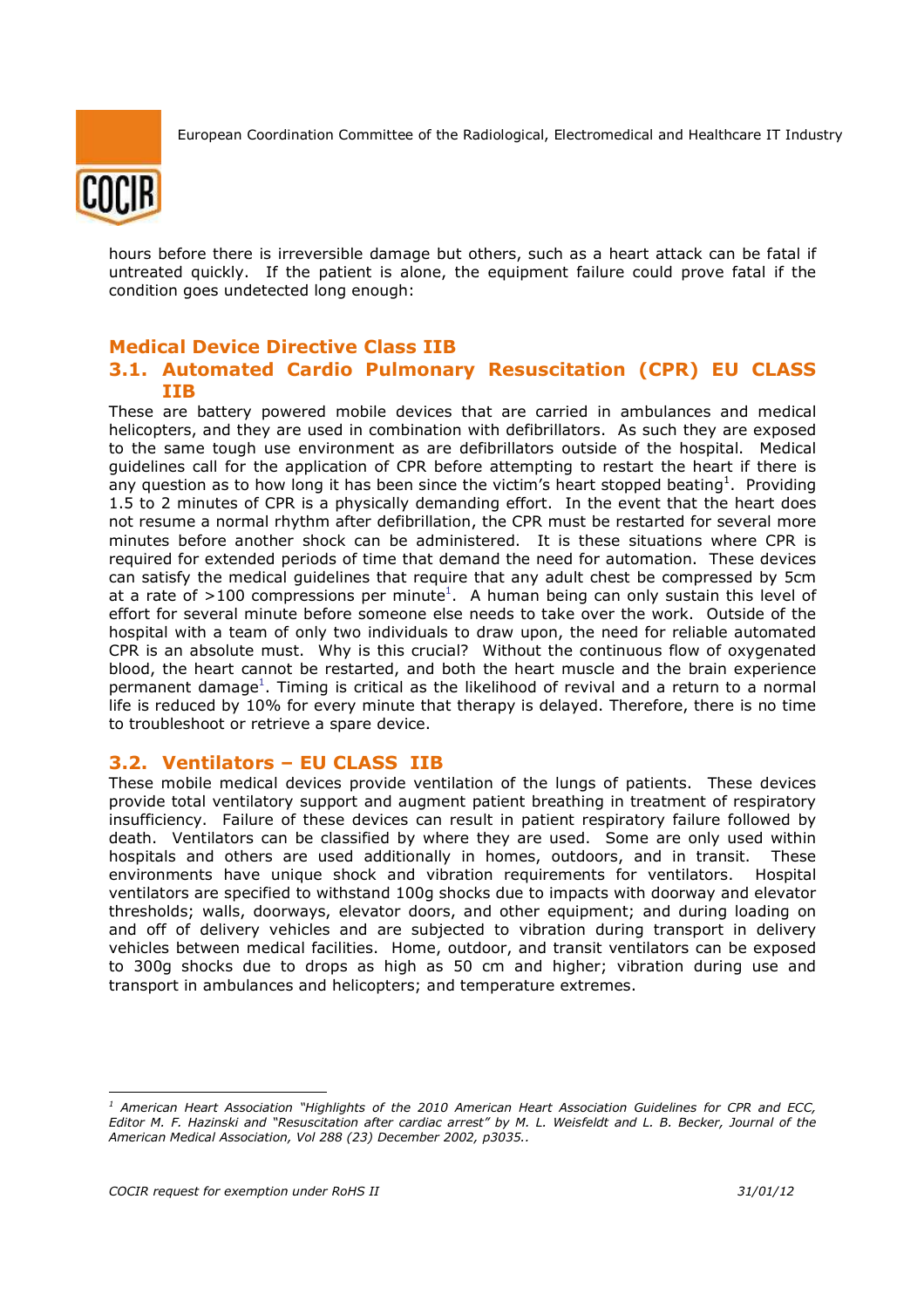

## **3.3. Infant Apnea Monitors – EU CLASS IIB**

Monitor: Central apnea, Bradycardia, Tachycardia, and Oxygen saturation. These are life support devices that are used to continuously, normally less than three years of age. The monitors provide audible and visual alarms to alert caregivers, typically parents, when the infant experiences a cessation of breathing (central apnea), bradycardic event (low heart rate), tachycardiac event (high heart rate), or a decrease in oxygen saturation. These alarms are necessary for caregivers to respond to these events and provide proper care. Infant Apnea Monitors are used primarily in the non-clinical environments, home, outdoor, and transit for use by non-healthcare professionals and are subject to high levels of vibration, frequent drops, and temperature extremes as described above.

#### **3.4. CO2 Sensors – EU CLASS IIB**

These are used to monitor breathing of patients having endotracheal (ET) tubes. ET tubes are used to keep patients airways open. It is necessary to ensure that the tube is in the correct position when patients are transported, for example in an ambulance and  $CO<sub>2</sub>$ sensors are used to monitor breathing<sup>2</sup> and to ensure that the tube has been placed in the trachea (windpipe – connects to lungs) and not in the esophagus (passes food to stomach). The American Heart Association<sup>3</sup> has found that observation of patients for clinical signs due to misplaced tubes is unreliable and that if misplaced, other signs that indicate serious harm may be occurring may take several minutes to be observed. Portable  $CO<sub>2</sub>$  monitors are delicate instruments and susceptible to damage if dropped or subject to intense vibration, such as can occur in ambulances and emergency helicopters as well as hospital trolleys.

#### **Medical Device Directive Class IIA**

Patient worn devices (PWD), portable ultrasound and portable monitors are less safety critical than portable defibrillators and so are classified as class IIA by directive 93/42/EEC "non-life sustaining and diagnostic tool devices". In some circumstances another device will be available if one fails and failure will not always be life threatening unlike portable defibrillators. However there will be circumstances where defects or complete failure would be life threatening. For example if a patient with a PWD suffers heart failure while out of sight, no alarm would be sent. If the monitor being used for a patient in an ambulance fails, any changes to the patient's condition would be missed. At best, equipment failure will delay diagnosis or treatment ands this can have serious implications.

#### **3.5. Devices carried by patients – EU Class IIA**

Also referred to as Patient-Worn Devices (PWD) are RF devices carried by patients who may have very recently completed surgery, are anesthetized or otherwise require monitoring or have been recently discharged from the hospital and need home monitoring. In the past, these devices were large and not portable so patients could not move about. Modern portable devices however allow recuperating patients to move around the hospital/home and be continuously monitored. They need to be continuously monitored while they are walking or being moved and in locations where wired connections are not possible. The vital signs data such as heart condition, blood pressure and temperature are wirelessly

*<sup>2</sup>http://journals.lww.com/em-*

*news/Fulltext/2005/04000/Monitoring\_CO2\_Improves\_ID\_of\_Misplaced\_ET\_Tube.21.aspx and* 

*http://erexpert.com/RevisedArticles07/Confirmation%20of%20Endotracheal%20Tube%20Placement.pdf* 

*<sup>3</sup> Guidelines 2000 for Cardiovascular Resuscitation and Emergency Cardiovascular Care, Circulation 102 (suppl I) 8, August 22, 2000*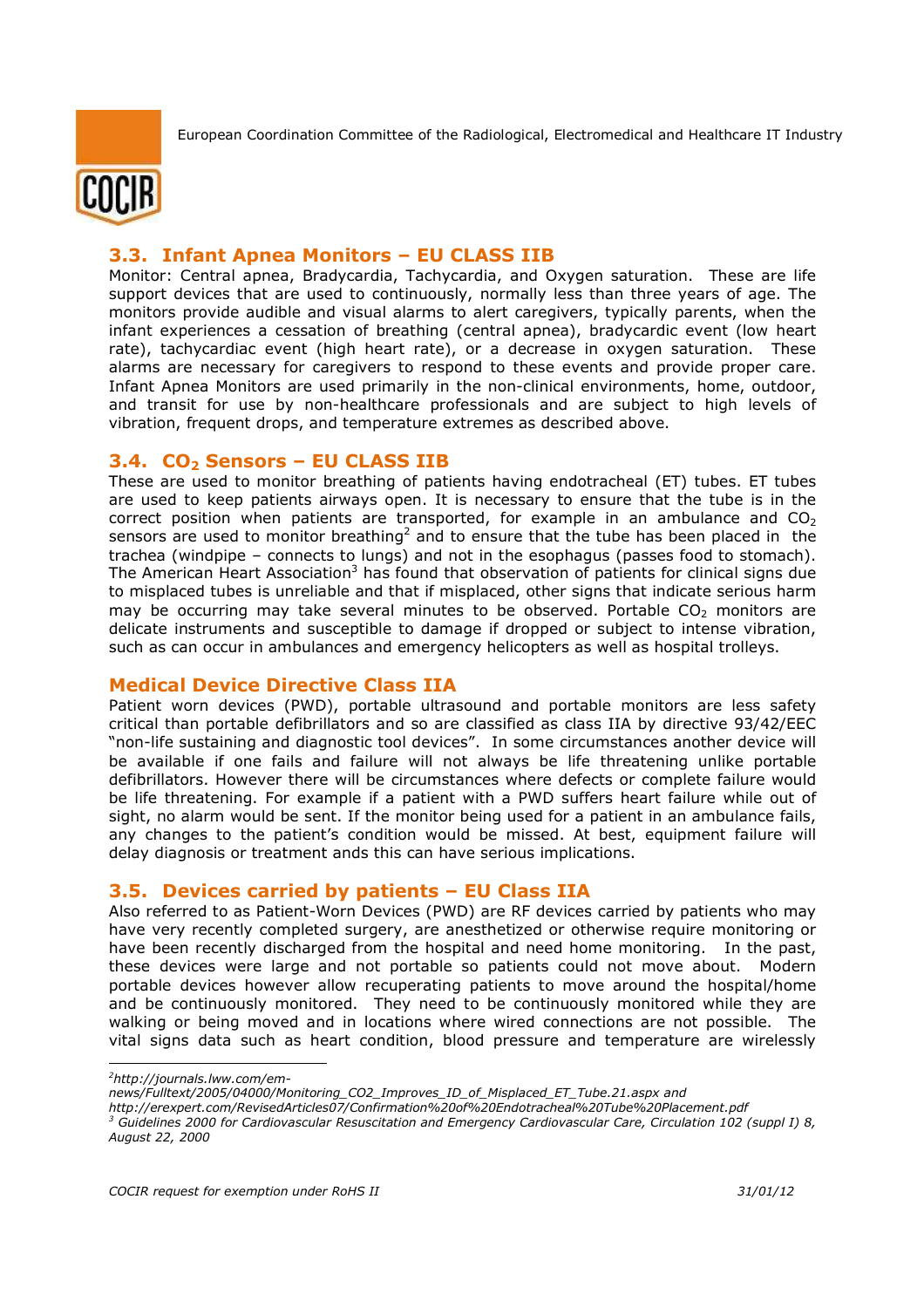

transmitted in a short range radio frequency from the PWD to the nearby network router which will then download the data to the nurse stations via an Ethernet network. PWD units are also used for fall detection so if a patient wearing the device falls on the ground, the unit is expected to make a call to a Personal Response Centre. If a PWD is dropped onto the floor by a patient, which is likely in view of their condition, the PWD could be damaged and fail to transmit a warning alarm. PWD must also be unaffected if they are worn by a patient taking a shower or if dropped into water (bath, toilet, etc.).

#### **3.6. Ultrasound – EU Class IIA**

Ultrasound equipment was in the past relatively large and not mobile but smaller MMD equipment has been developed that can be carried in ambulances and by general practitioners. Small hospitals and doctors practices may have only one ultrasound monitor and increasingly these will be portable types. These are susceptible to damage from vibration during transportation and if dropped in the same way as portable defibrillators. If they fail to function, as there will be no alternative equipment nearby, patients would be at risk in an emergency. Small ultrasound equipment mounted on trolleys is also used with CT for visualising soft tissue and then with radiotherapy to find the correct location for treatment. This ultrasound therefore is moved around the hospital and so can suffer impacts with walls, doors and lifts. Any malfunction can cause a delay to treatment for cancer which will extent treatment times and may prevent successful eradication of tumours.

#### **3.7. Patient monitors – EU Class IIA**

Equipment for monitoring body functions of patients are widely used in hospitals, ambulances, emergency helicopters and elsewhere. These monitor a variety of functions such as pulse, blood pressure, temperature, etc. Most are designed to be used in a variety of locations and many are fitted with batteries to allow transportation. Some are mounted on a stand by a patients bed and so do not need to be readily portable but others are hand carried or attached to other portable equipment such as a patient transportation trolleys or stretchers. More examples of how these products are used include:

- monitors mounted on tiltable / swivel arms, where users tend to pull on the device rather than on the handle provided
- patient monitors permanently mounted on wheeled anaesthesia machines or ventilator carts, and these carts being wheeled to the ventilator maintenance department (may happen twice a week for critical care ventilators!)
- patient monitors mounted permanently to patient stretchers in emergency departments or patient receiving areas, where they travel everywhere the stretcher goes
- small patient monitors that are used inside a baby incubator in neonatal intensive care units, where the caregiver constantly has to make sure the device is out of reach of the patient
- flexible/ replacement/ spare monitors that are wheeled or hand-carried to the location inside a hospital where they are immediately needed
- patient monitors mounted permanently to patient stretchers in CT or NMR set-ups or radiology C-bows, where they constantly travel with the stretcher or C-bow.

Patient monitoring equipment is safety critical because if it were to malfunction, any lifecritical changes to a patient could be missed.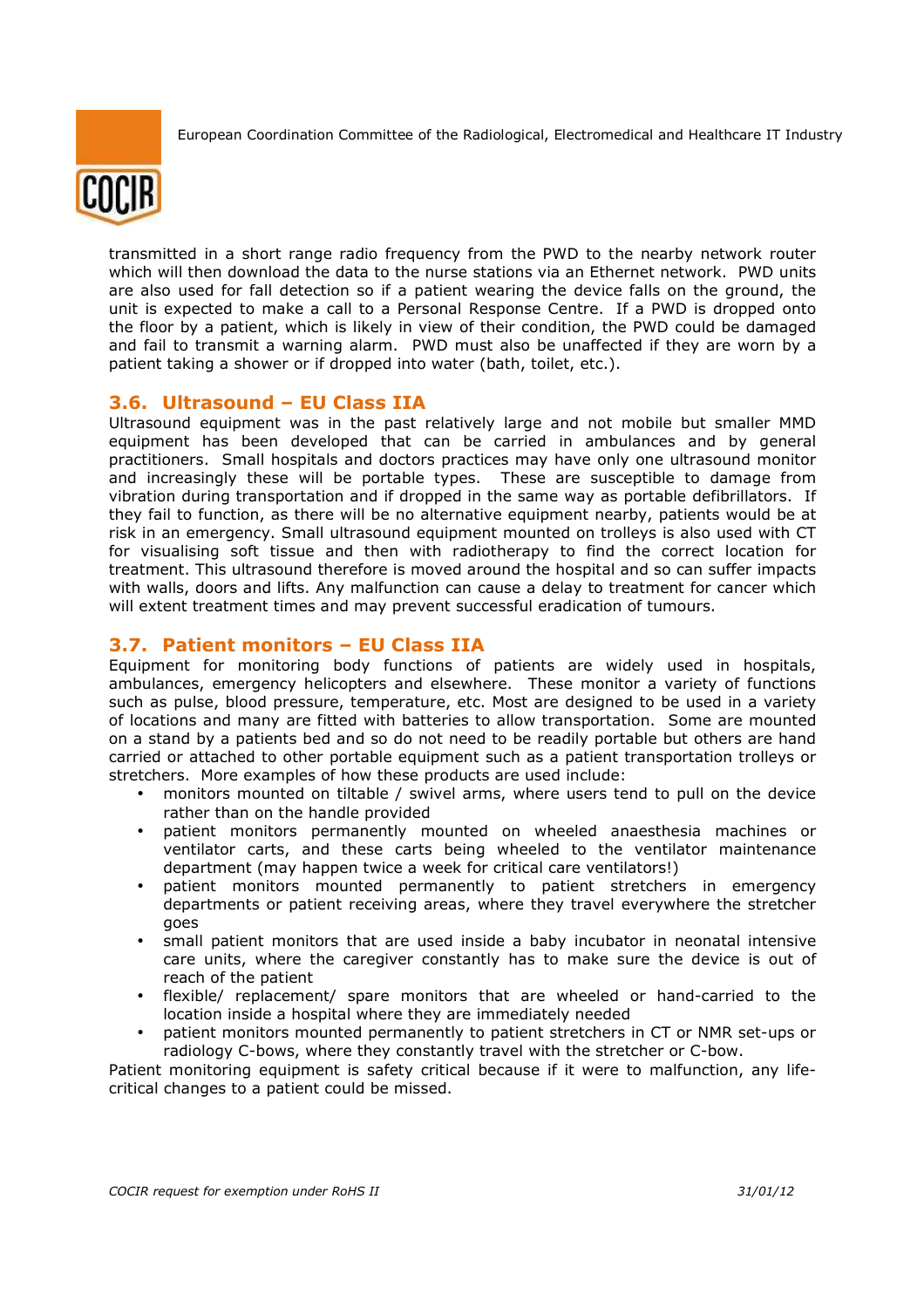

MMD products can experience severe vibration, large temperature changes, high humidity and shock from being dropped. All of these can cause solder joints to fail.

### **3.8. Severe vibration**

Especially for equipment carried in ambulances, emergency helicopters and vehicles of doctors on call but will also occur with equipment mounted on trolleys that are moved around hospitals and between hospital buildings.

**Large temperature fluctuations** – mobile equipment is transported outside of buildings between locations, for example in ambulances and in helicopters and so will experience large temperature changes. Some parts of Europe can exceed 40 $\degree$ C in summer (>60 $\degree$ C is possible inside parked vehicles) and this equipment can be transported to other locations where at night or in mountains, the ambient temperature can be well below zero. An extreme situation would be transporting from southern Europe in summer by helicopter to an Alpine location.

**High humidity** – this increases the risk of tin whiskers which grow on tin electroplated tin coatings, corrosion and the formation of dendrites on PCBs, especially if solders with silver are used. High humidity is a particular problem especially when cold equipment such as is stored in a vehicle overnight and then moved to a warm humid environment causing condensation.

**Shock from being dropped or striking objects** – possible for any type of equipment designed to be carried such as portable ultrasound, patient worn devices or when attached to equipment that is carried such as stretchers. Manufacturers test their equipment using drops from 1 meter onto concrete because this is a fairly common occurrence. Shock also occurs with trolley mounted equipment if this strikes a wall or door frame.

High levels of vibration, large temperature fluctuations and being dropped are all known to cause solder bonds to fail. Tin/lead (SnPb) solders and lead-free solders are known to behave differently and research that will be described below has shown that under some circumstances, lead-free solders are less reliable than SnPb. The ERA report for the European Commission on whether inclusion of categories 8 and 9 in the scope of RoHS concluded that temporary exemptions for lead in solders may be required<sup>4</sup>. This report was published in 2006 and since then research with lead-free solders for these applications has been carried out and results have shown that lead-free solders may be less reliable. Inferior reliability poses a risk to patient's health if life-critical medical devices were to stop functioning unexpectedly.

# **4. Justification for exemption**

This exemption is required because there is evidence from extensive research that the reliability of these types of equipment produced with lead-free solders could be inferior to those made with SnPb solder. When equipment is transported it may be subjected to vibration, fluctuating temperatures, high humidity or shock from being dropped. The effect of these on equipment reliability is well understood for SnPb solders as a result of many

<sup>-</sup>*4 http://ec.europa.eu/environment/waste/weee/pdf/era\_study\_final\_report.pdf*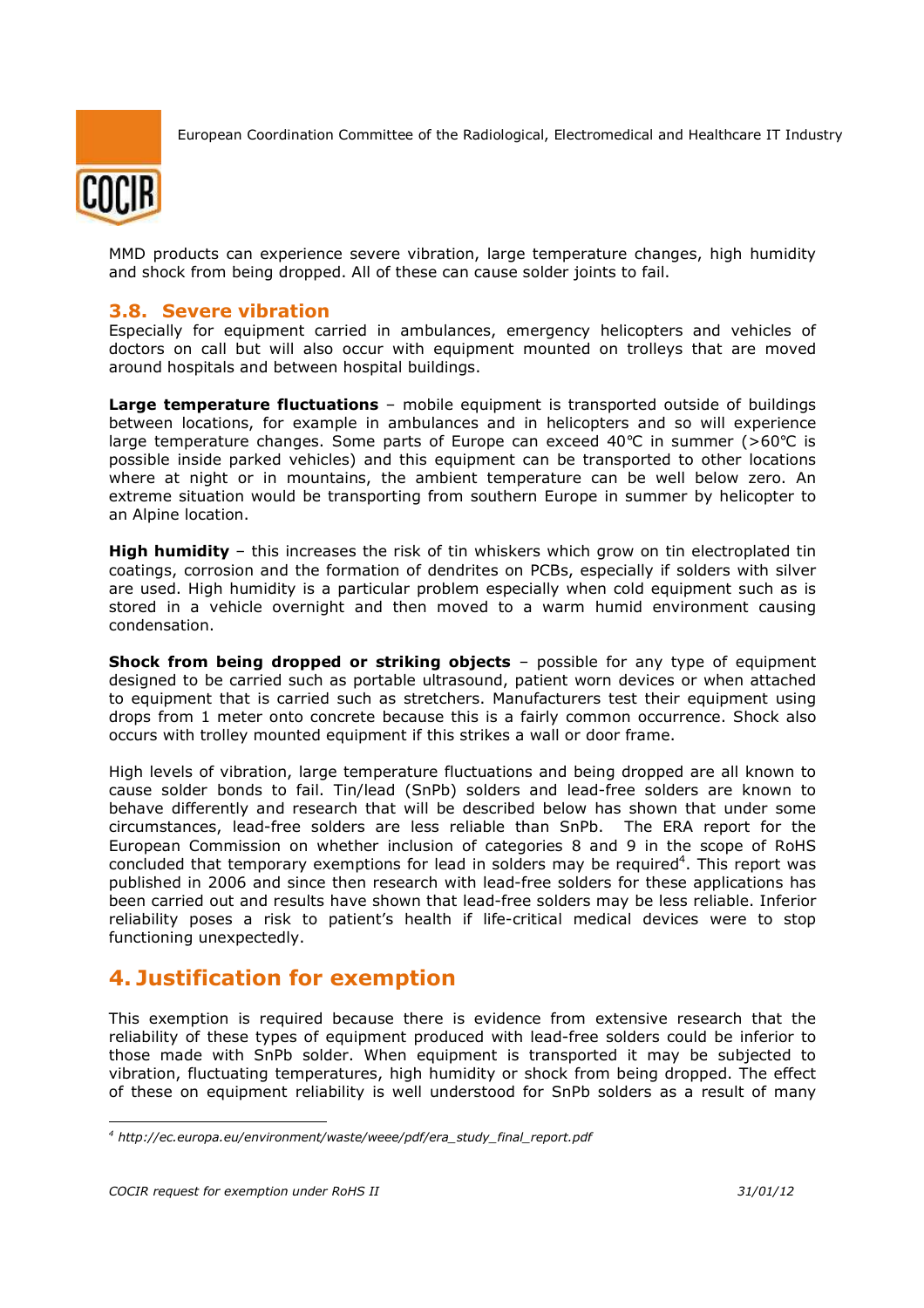

decades in use but there is much less field data for lead-free products. An issue for medical devices is that before a new product or one with a modified design can be sold in the EU, it must be approved by a Notified Body under the Medical Devices Directive. In order to gain approval, the manufacturer must prove that the equipment is reliable. The only way to do this is by extensive reliability trials which involve accelerated testing to simulate field conditions. To further confound these difficulties, before meaningful testing can begin the grain boundaries must be allowed to rearrange themselves and reach an equilibrium condition. It is not clear how or if isothermal aging accurately simulates the normal aging process. According to research by Dr Werner Engelmaier, much worse test results can be expected from an assembly that has been aged for 12-months than from an assembly that has been freshly assembled<sup>5</sup>.

Unfortunately for lead-free solders, it is still unclear how to accurately predict field reliability from accelerated test results because there has been so far very little electrical equipment built with lead-free solders and used in the relatively severe environmental conditions experienced by MMD medical products and used for sufficient periods of time in the field, i.e. more than 10 years. There is recent field failure data for some types of consumer products but this does not differentiate SnPb and lead-free products. For example, the insurer "Squaretrade" reported in 2009 that 31% of laptop PCs fail within the first three years and 10.6% was due to accidental damage, e.g. being dropped. Laptop PCs are relatively complex products and so are comparable to medical devices but this high rate of failures would not be acceptable for safety critical products. This data is for computers made since 2006 and so would be produced using lead-free solders showing that complex leadfree equipment is susceptible to accidental damage. In order to justify this exemption request, a thorough search for field data that compares tin/lead and lead-free versions has been made but no data could be found and may not exist. There is evidence of poor reliability of lead-free products such as the case of the Microsoft X-Box which appears to be due to poor design and selection of an unsuitable lead-free solder but not due solely to the choice of lead-free solders<sup>6</sup>. There have been many incidents where failures have occurred due to tin whiskers including in Toyota vehicles which has recently been discovered and studied by NASA engineers<sup>7</sup>. Although the cars that failed were built in 2003, research since RoHS was adopted has not found solutions that guarantee that no whisker failures will occur. Commercial component tin coatings provide a small but not insignificant risk for equipment with long field lives particularly which can be used in humid environments but tin/lead solders reduce this risk by providing better wetting than SAC alloys so that less exposed tin plating remains.

Gartner<sup>8</sup> found that tin/lead soldered laptop PC reliability improved between 2003 and 2005 (pre-RoHS directive). They found that in 2005 – 2006, laptop failures were 22% over four years. These figures are for all failures (hardware and accidental) and are lower than the 31% over three years published by Squaretrade in 2009 which corresponds to lead-free laptop PCs. This difference could be due to the change from SnPb to lead-free but other variables such as design (complexity will have increased) and the way the data in the two

*<sup>5</sup> Opening remarks at the IPC Conference on Lead-Free Reliability in 2005.* 

*<sup>6</sup> http://en.wikipedia.org/wiki/Xbox\_360\_technical\_problems* 

*<sup>7</sup> H. Leidecker, L. Panashchenko and J. Brusse, "Electrical Failure of an Accelerator Pedal Position Sensor Caused by a Tin Whisker and Discussion of Investigative Techniques Used for Whisker Detection", 5th International tin Whisker Symposium, 2011.* 

*<sup>8</sup> Gartmore press release, 2006 from http://www.gartner.com/press\_releases/asset\_154164\_11.html*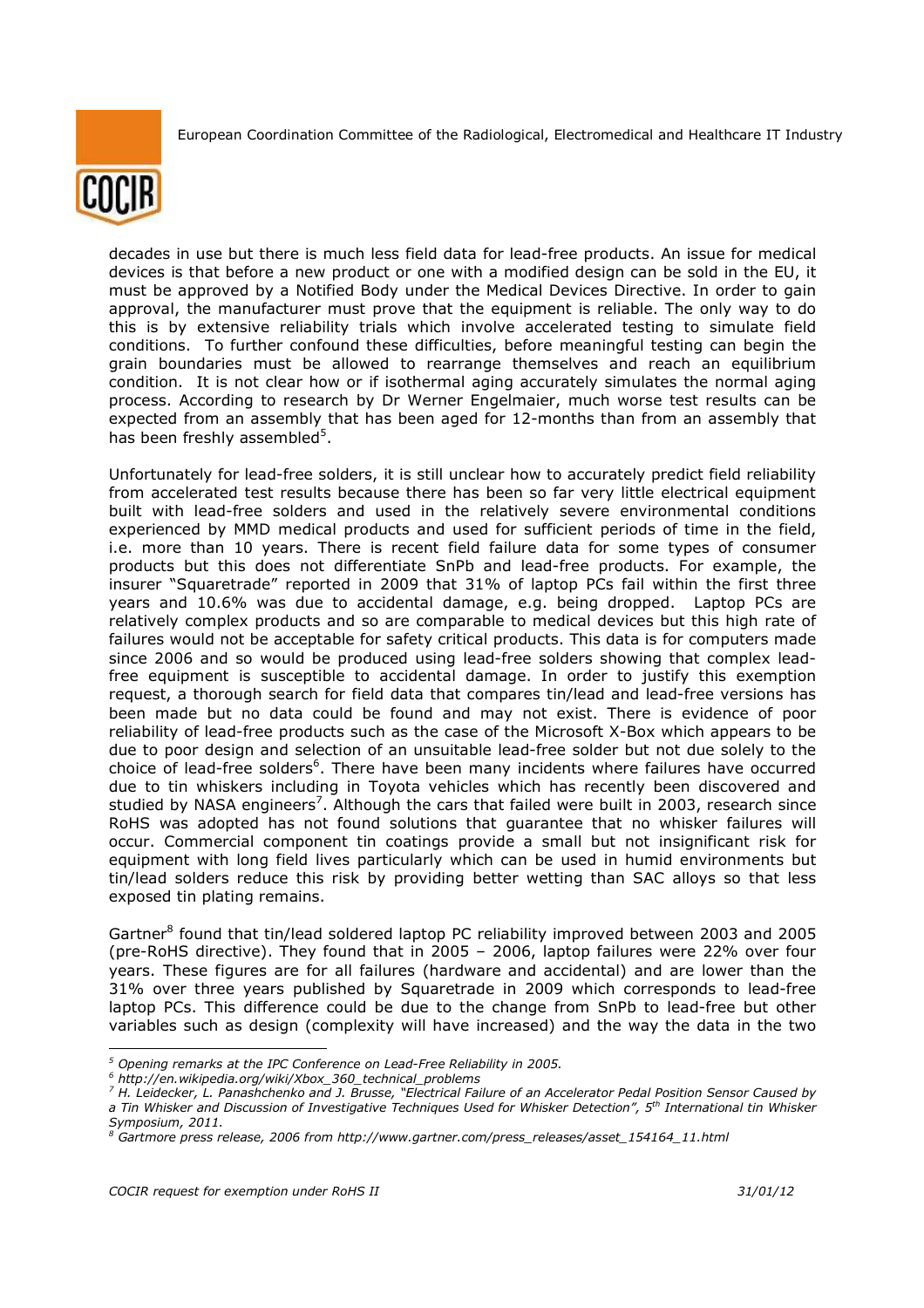

studies were collected were different (Gartmore data is from mainly business users whereas Squaretrade is all users). However there does appear to be more failures with lead-free than SnPb laptop PCs from this data.

There is a lot of research into lead-free solders which shows their limitations and this is described below but evidence of field failures is very limited for certain specific reasons:

- Most lead-free products sold in the EU since RoHS was adopted have been lower value IT, consumer and household appliances. If failures due to the reliability of lead-free solders were to occur, this would be after the warranty had expired and so would not have been investigated.
- If a manufacturer discovers a reliability issue they never publicise this because it could harm their business. Reliability is important to all manufacturers and so they would never admit publically to defects in their products, unless forced to by regulatory requirements for full disclosure<sup>9</sup>.

There have been a few publicised examples of failures of lead-free soldered products such as the X-Box mentioned above but few details are available due to an unwillingness of manufacturers to admit to the cause.

Very large numbers of electrical products have been constructed since RoHS was adopted in 2006 and gross reliability problems have not been encountered. However medical devices need to be much more reliable than consumer and office equipment. Comparative field data for most types of equipment is however not available for the following reasons:

- Most manufacturers will not publish field failure rates as they regard this as confidential.
- Most consumer products are not exposed to severe environments and have fairly short lives and so solder failures are not an issue.
- If a lower priced product fails after 3 years, failure investigations are rarely carried out and so the cause is not identified.

Medical devices are however different; they can be relatively complex, have lives of over 20 years and mobile types are exposed to severe conditions that impose significant stresses on solder bonds. One manufacturer of mobile medical devices has collected field data that shows that the likelihood of failure of mobile products used outside hospitals is double that of products used only within hospitals. This exemption is therefore justified for two reasons:

- Reliability concerns from lead-free solders and
- Reduced reliability would cause a greater negative impact on human health (patient's health) with lead-free products than with SnPb soldered products.

*<sup>9</sup> In 2009 the FDA forced Physio-Control portable defibrillators to disclose the root cause of four field failures. In each case it was found to be a tin whisker associated with a lead-free tin coated component finish.*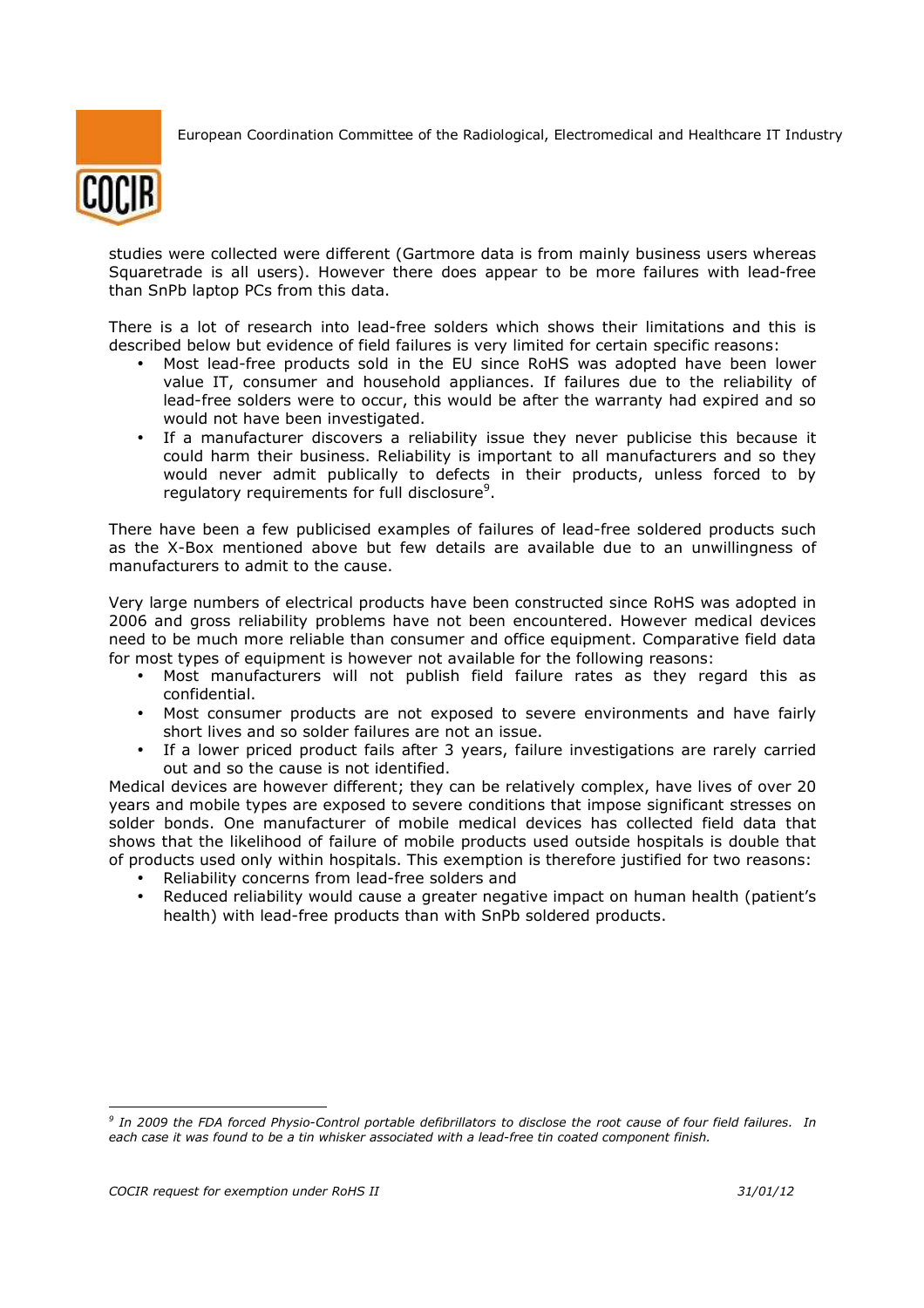

# **5. Analysis of possible alternatives**

The potential alternative to the use of lead in solders is lead-free solders and this exemption is being requested due to concerns over the long-term reliability of mobile medical devices made using these alloys. The long-term field reliability of lead-free solders is uncertain as they are relatively new and so manufacturers have not been able to collect sufficient field data to reliably predict product lifetimes (for products with long service lives). Methods of estimating product lifetimes are being developed but there is some uncertainty because field data is not yet available to validate these predictions.

The potential risk of failure is greater with (MMD)than in equipment that is not intended to be moved because there are two additional failure modes – vibration as a result of transportation and impact from being dropped onto the floor. These are in fact related because when equipment is dropped onto a hard surface, it experiences a brief very high gforce whereas vibration imposes many repeated but smaller g-forces. The MMD equipment may also be exposed to large temperature changes and to high humidity. Research into these four potential failure modes is described here.

Before describing the failure modes that can occur, it is worth first explaining the reasons why failures occur as a result of severe vibration and temperature cycling. Failures often occur at the interface with brittle intermertallic phases or within these phases although failures as a result of damage to the PCB laminate can also occur. Intense vibration causes PCBs to flex and this imposes strain on solder bonds and the internal structures within the laminate.

#### **5.1. Intermetallic phase formation with solders**

SnPb solder interacts with the substrates to create a layer of intermetallic phase. This phase is produced as a result of chemical reaction between the tin in the solder and the metal surface of the PCB pad or the component's terminals. If copper is used, a SnCu intermetallic is produced whereas if there is a nickel layer then SnNi is formed. SnCu forms more quickly than SnNi but both continue to grow after the solder bond has been produced due to "aging". The rate depends on temperature and at higher temperatures the intermetallic phase grows more quickly and this effect can be used to simulate accelerated aging. With SnPb solders, the available tin close to the interface is depleted so that this zone becomes lead-rich which retards intermetallic growth as tin is less accessible. Also, the residual lead is relatively flexible unlike tin/copper and tin/nickel intermetallic phases. Lead-free solders contain mostly tin and so a tin-depleted zone does not form. A second effect also occurs with aging. SnPb solder consists of two phases, one tin-rich and the other lead-rich. These are separate grains which gradually grow especially where there is high imposed stress. Grain growth within SnPb does not affect bond reliability unless they become particularly large in stressed regions when thermal fatigue failure can occur after many stress / relaxation cycles.

Most lead-free solders are mainly pure tin with a dispersion of irregularly shaped SnAg and SnCu intermetallics. When a solder bond is formed on a copper substrate, SnCu forms at the interface and on nickel, SnNi intermetallic is formed. These layers tend to be thicker than with SnPb solder because of the higher soldering temperature and because tin is not depleted close to the interface.  $Sn<sub>3</sub>Ag$  and SnCu intermetallic crystals form within the solder as soon as the bond is formed and grow in size due to thermal aging.  $Sn<sub>3</sub>Ag$  crystals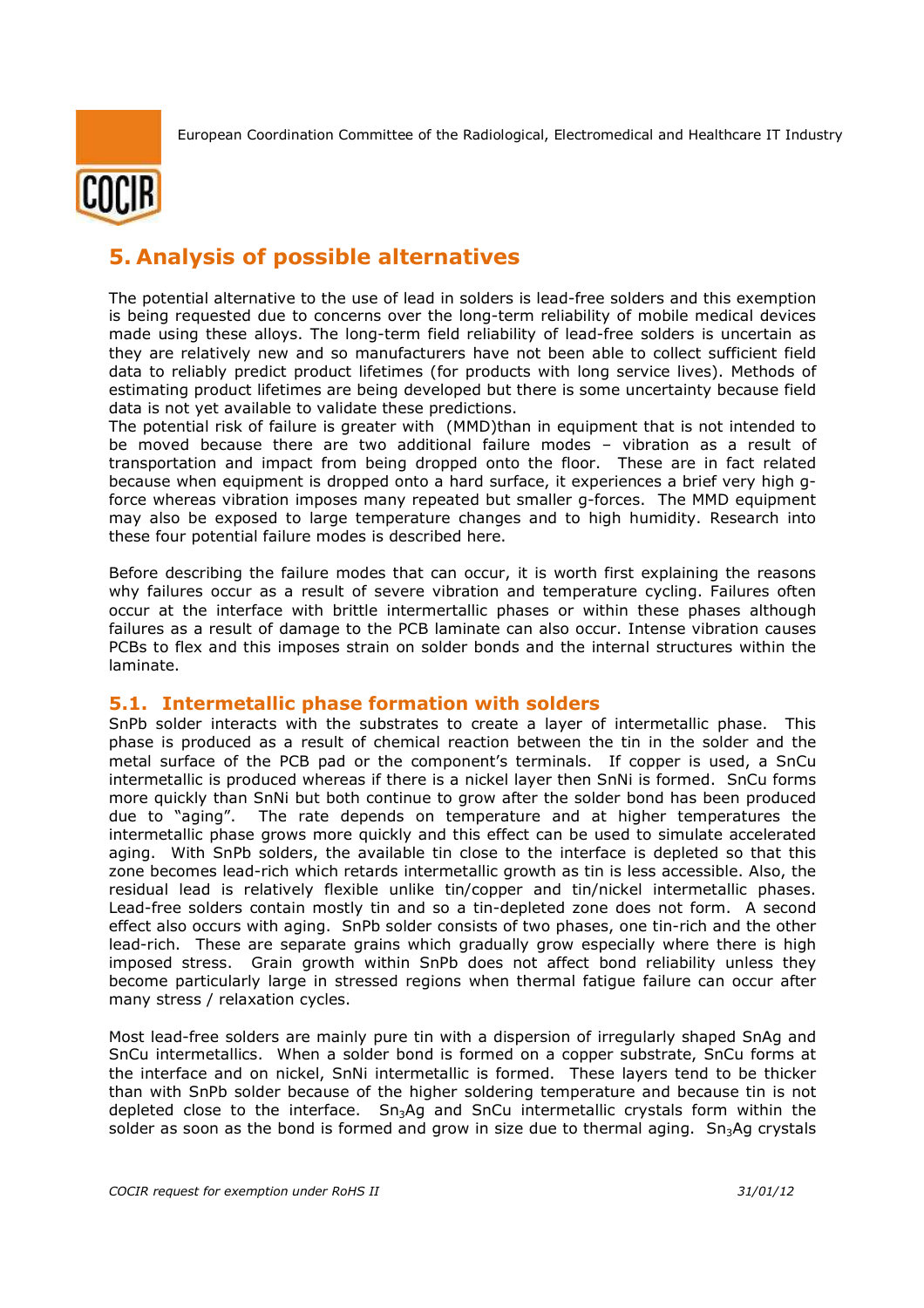

are a particular problem as they are needle shaped and can be quite long. In very small solder ball bonds used for micro-BGAs and CSP, large intermetallic crystals can occupy a significant proportion of the ball volume whereas this is not possible with SnPb as lead occupies half of the volume and does not react with copper or nickel. An additional failure mode that has been found with lead-free ball bonds is where the solder is bonded to a copper PCB pad with a nickel barrier layer that is not completely non-porous. If a small amount of copper reaches the solder, the intermetallic that forms is SnNiCu which has been found to be very brittle and fractures easily. This is a very uncommon failure mode with SnPb because of the lower soldering temperature but has been frequently found with leadfree products.

Research has shown that improved resistance to failure of bonds to BGAs and CSPs when dropped is achieved with under-fill materials. These are materials that are types of adhesives that are injected between the device and PCB laminate and was used by Microsoft to resolve their high failure rates that were experienced with BGAs in their X-Box devices. Under-fills compatible with SnPb have been available for many years but lead-free compatible under-fills are newer. Drop-test performance of lead-free BGA and CSP is greatly improved by the use of suitable under-fill materials but selection of the correct type of underfill and how best to use it is not yet routine for lead-free assemblies. Research in the USA is being carried out to determine guidance on how to select and use underfill with lead-free BGAs, CSP and QFN<sup>10</sup>. Research has shown that under-fill performance varies considerably with many providing little or no benefit. One reason for poor performance is the increased use of "no clean" fluxes. The residue interferes with the underfill's ability to adhere to the board which severely limits its effectiveness to support the component. To further complicate things, components such as QFNs nearly always mandate the use of "no clean" fluxes. Thermal coefficient of expansion (TCE) of the under-fill is important with low TCE materials appearing from research to give improved drop-test performance.

## **5.2. Kirkendall voiding**

The use of lead-free solders has introduced other complicating factors. Lead-free processes have been shown to increase the risk of "Kirkendall voiding". This is a process that creates many very small voids at the solder-substrate interface and is believed to be related to the plating process although it is not fully understood. Research has shown that Kirkendall voiding is more likely to occur with lead-free processes than SnPb due to the higher soldering temperature. The latest theory is that electroplating processes trap organic substances within the metal coating and these decompose to give gases during soldering and these gases create the small voids. Due to the higher melting point of lead-free solders, the  $20 - 30^{\circ}$ C higher temperature increases the risk that the organic substances will decompose to form gases and also increases the volume of the gas as they are hotter. Normally these voids have little effect but they will increase the risk of failure when the equipment is dropped or subjected to stresses such as vibration.

#### Vibration research

Solder bond reliability is of concern with this application because the circuits are exposed to very severe vibration for long periods as well as from being dropped and large temperature changes. There are several research publications which compare the vibration performance of SnPb solder with lead-free solder although some of the results appear contradictory. The

<sup>-</sup>*<sup>10</sup> For example http://www.inemi.org/project-page/advanced-si-node-pb-free-underfill-reliability*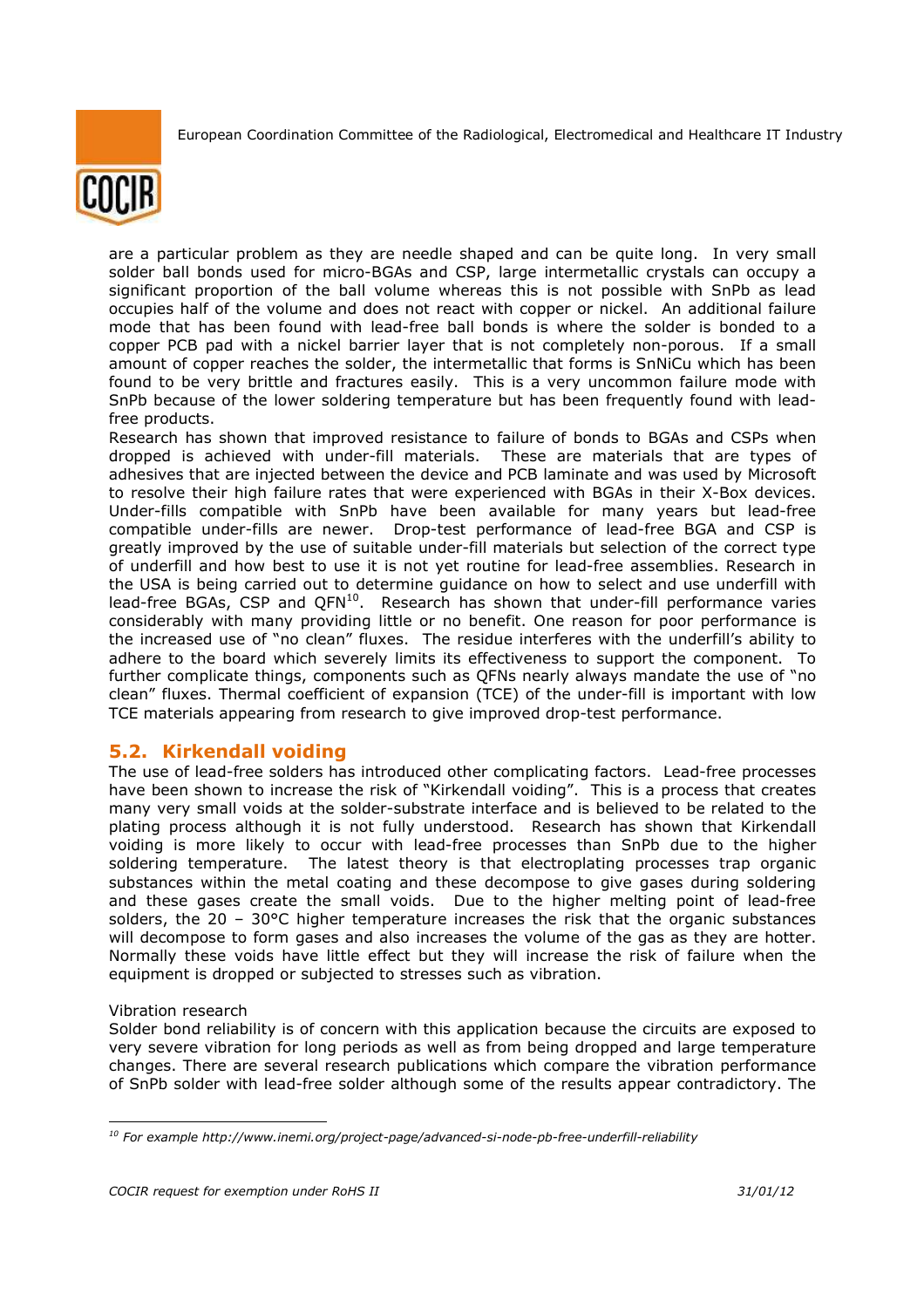

reasons for contradictory results were demonstrated by research carried out by  $JGPP<sup>11</sup>$ which showed that susceptibility depends on:

- The solder alloy composition
- Type of component
- Position on circuit board
- g-force

Later research described below also showed that vibration frequency is an important variable.

The JGPP research used test boards having several types of components each attached at several positions. Three lead-free solders and SnPb solder were compared. At lower gforces, no failures occurred during the 7 hour period of the test but at moderate to high gforces, there were many failures. The most susceptible type of component to fail was the ball grid array (BGA). The test board had several of these and most of BGAs had bond failures before other types of component although the time to failure was strongly dependent on the location on the PCB. Results with BGAs showed that during the tests, failures were significant at g-forces above 9g and that the lead-free solders tested failed before SnPb. In these tests, g-forces were increased once every hour. Results for two of the BGAs are shown below (BGAs U4 and U6 were of the same type).

|                  | Table 1. Proportion (%) of BGAs with failed bonds during vibration testing comparing SnPb with SAC |  |  |  |  |  |  |
|------------------|----------------------------------------------------------------------------------------------------|--|--|--|--|--|--|
| and SACB solders |                                                                                                    |  |  |  |  |  |  |

|                 | <b>BGA U4</b> |            |             | <b>BGAU6</b> |            |             |
|-----------------|---------------|------------|-------------|--------------|------------|-------------|
| g-force         | SnPb          | <b>SAC</b> | <b>SACB</b> | SnPb         | <b>SAC</b> | <b>SACB</b> |
| 9.9             | 40            | 80         | 100         | 0            | 20         |             |
| $\overline{12}$ | 80            | 100        | 100         | 20           | 60         | 40          |
| 14              | 100           | 100        | 100         | 40           | 100        | 60          |
| 16              |               |            |             | 60           | 100        | 100         |
| 18              |               |            |             | 60           | 100        | 100         |
| 20              |               |            |             | 80           | 100        | 100         |

*SAC = Tin, silver and copper* 

*SACB = Tin, silver, copper and bismuth*

As component location affects vibration failure it is difficult to compare different types of component but most of the other types of components at locations adjacent to U4 and U6 and so experiencing similar vibration force and amplitude, failed after longer periods than these BGAs. This is a concern to manufacturers of mobile medical device because BGAs are commonly used.

The test results reported from the JGPP research are from highly accelerated testing using very high g-forces. The test duration was only 7 hours whereas many types of medical device have lifetimes of over 25 years and will be in use many hours per day. Clearly if the electrical device, irrespective of which type of solder was used, were to be exposed to 9.9g or more, it would not survive 25 years. Accelerated testing is useful to identify potential failures during the normal lifetime of the equipment based on known characteristics of the equipment such as the level of vibration.

<sup>-</sup>*<sup>11</sup> T. Woodrow, JCAA/JG-PP Lead-free solder project: Vibration and Thermal Shock Tests", April 2006. http://www.jgpp.com/projects/lead\_free\_soldering/April\_4\_Exec\_Sum\_Presentations/040406WoodrowVibThShock. pdf*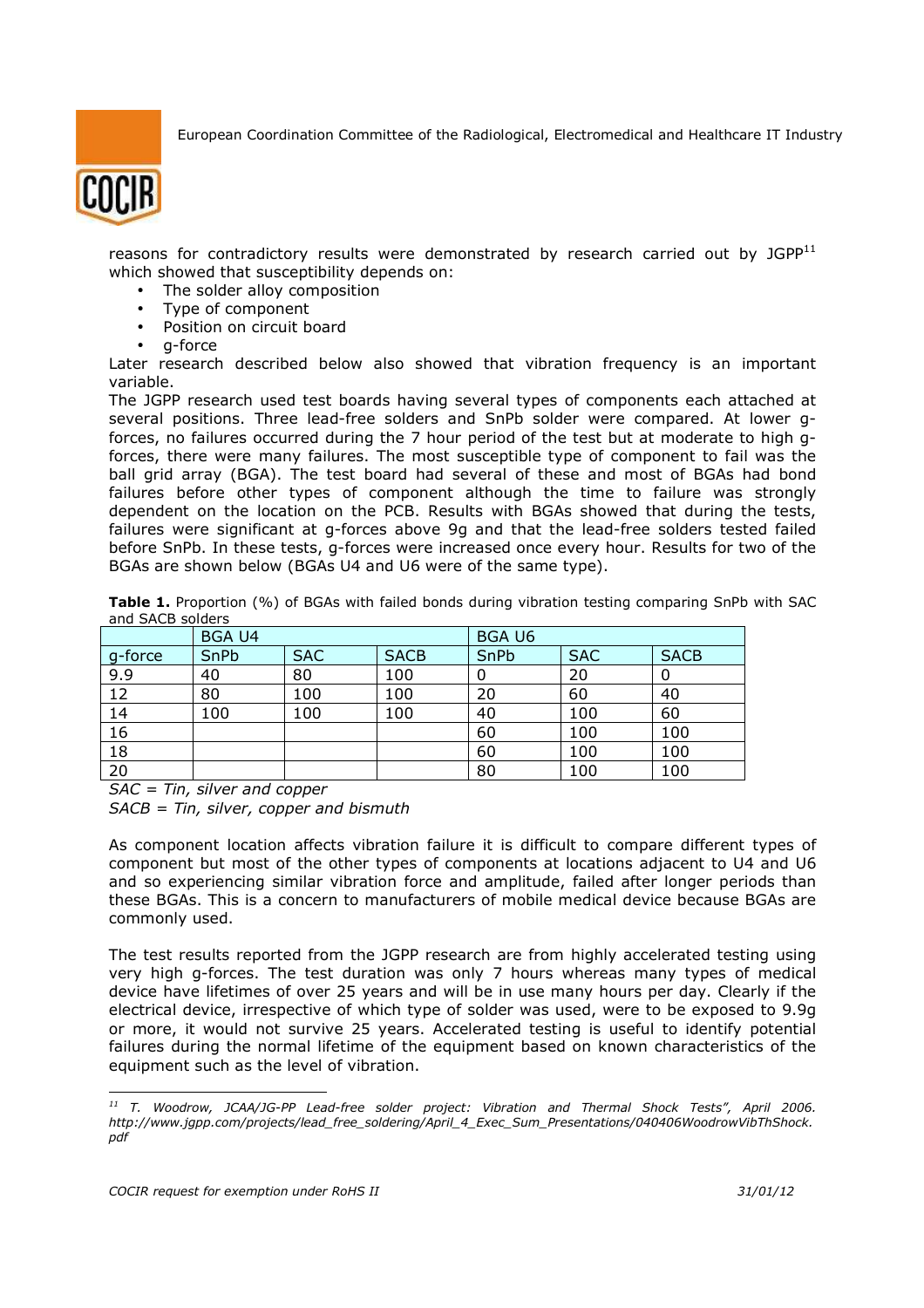

The maximum vibration force experienced in service is relatively large for mobile medical devices although is less severe than accelerated test conditions. Some electrical component bonds failed after less than 2 hours in the JGPP tests whereas medical device PCBs must for 25 years and may regularly experience severe vibration for long perods. Medical device manufacturers have many years of field experience with SnPb solders at high levels of vibration and so can expect that PCBs made with SnPb solder will survive 25 years. As the JGPP tests show that bonds made with lead-free solders will have shorter lifetimes, there can be no certainty that the same PCBs when made with SAC lead-free solders will survive the 25 years. Unexpected early failure could be harmful to patients due to the equipment not being available when needed and early failure would also create more waste electrical equipment (accelerated testing is discussed below).

Research published by the National Physical Laboratory  $(NPL)^{12}$  showed that vibration testing of assembled PCBs cannot be used for comparison of solder alloys because solder joint shape, vibration amplitude, frequency, etc all affect the time to failure for a specific type of component. This was clear from the JGPP research which showed that for a few types of components, lead-free solders gave superior performance to SnPb. NPL's research compared SnPb with four SAC alloys (including one with only 0.3%Ag) using piezoelectric actuators to impose controlled vibration forces. Vibration amplitude and frequency were controlled in these tests. The main result was that at all frequencies, SnPb had a lower probability of failure than any of the four SAC alloys. This was especially the case at higher frequencies as 400 and 800Hz were compared. The numbers of vibration cycles to 20% probability of failure from Wiebull plots were:

| $\blacksquare$<br>$\epsilon$ , cres to range |                          |                          |  |  |  |
|----------------------------------------------|--------------------------|--------------------------|--|--|--|
| Solder alloy                                 | 20% probability at 400Hz | 20% probability at 800Hz |  |  |  |
| SnPb                                         | 200,000                  | 20,000                   |  |  |  |
| <b>SAC305</b>                                | 100,000                  | 2,000                    |  |  |  |
| <b>SAC387</b>                                | 60,000                   | 8,000                    |  |  |  |
| <b>SAC 0305</b>                              | 40,000                   | 4,000                    |  |  |  |
| Annealed SAC305                              | 9,000                    | -                        |  |  |  |

**Table 2.** NPL vibration results – cycles to failure

Tests carried out by one mobile device manufacturer shows that their PCBs experience vibrations at frequencies from low frequency up to and beyond 2000Hz and so the performance in table 2 at 800Hz is applicable to mobile medical devices. For surface transport (ambulances), the vibration frequencies are lower but the G-levels are higher. MIL STD 810F contains power spectral density plots for both surface (ambulance) and air transport (helicopter) and the frequencies used for the NPL results are relevant to both of these forms of transport.

## **5.3. Comparison with SnCuNi solder**

The JGPP research also compared Sn0.7Cu0.05Ni (often referred to as SN100C) wave soldering with the two SAC lead-free solders and with SnPb. This could be used only for some types of components and appeared to give superior performance to SnPb with one

*<sup>12</sup> NPL Report MAT 2, D Di Maio and C Hunt, "High-frequency vibration tests of Sn-Pb and lead-free solder joints", August 2007 http://publications.npl.co.uk/npl\_web/pdf/mat2.pdf*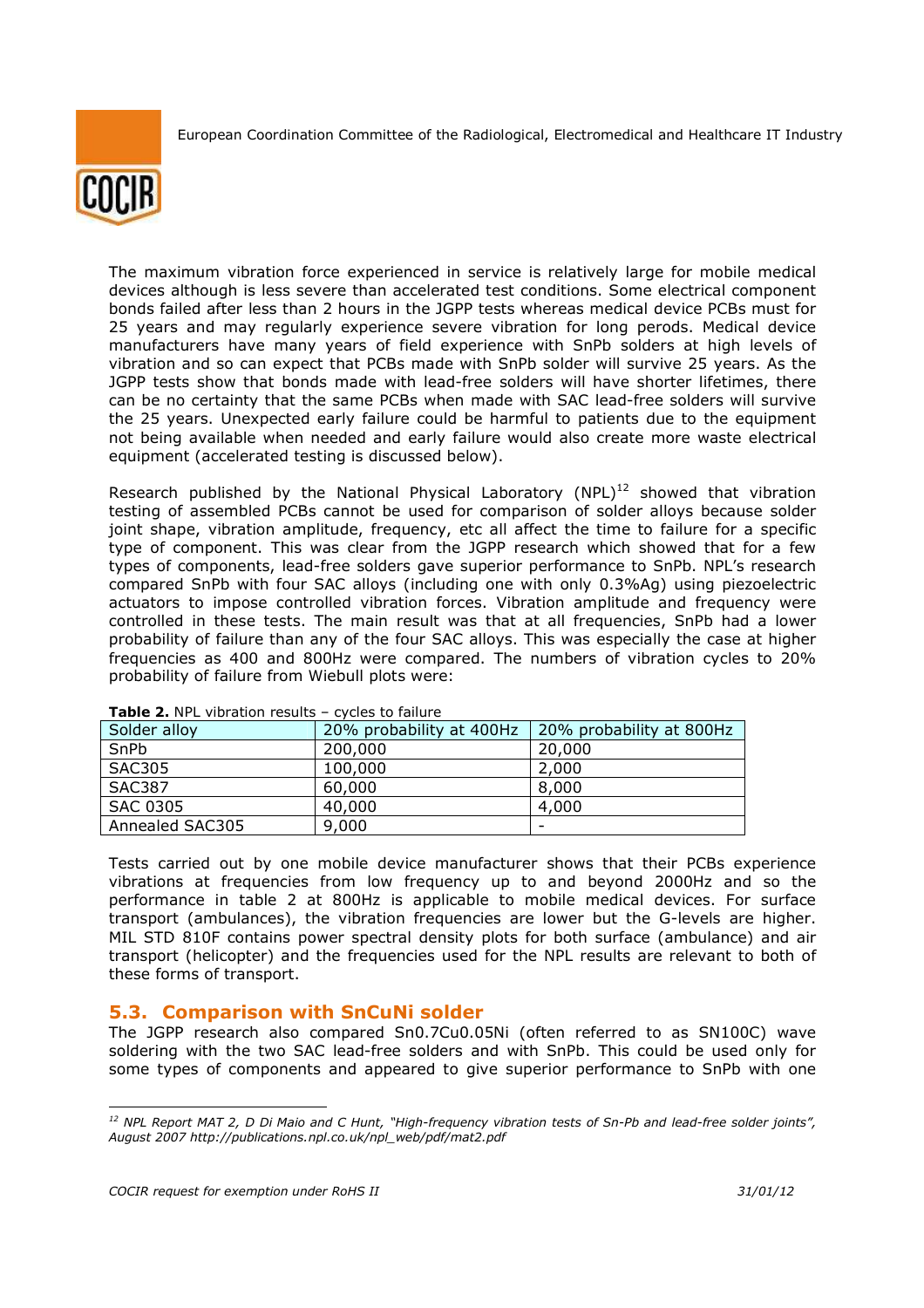

type of DIP component. The detector and DAU PCBs used for PET/MRI are all surface mount types with BGAs and so SN100C cannot be used. This is because BGAs are made using SAC balls and the solder used to attach these should have a similar melting temperature to avoid reliability problems. Standard SAC that is used for BGA balls melts at 217°C whereas SN100C melts at 227°C. This would result in the BGA ball melting before the SN100C and this would allow flux volatiles from the solder paste to form large voids inside the BGA balls before the SN100C melts. It has been shown that large voids inside BGA balls affects bond reliability<sup>13</sup>. For this reason, manufacturers always use solder pastes with similar alloys to the BGA ball alloy. Another issue is that BGAs are temperature sensitive devices and so are more likely to be damaged by the higher reflow temperature needed for SN100C solder. Too high a reflow temperature can cause delamination or cracking of the circuits of the BGA package.

SnCuNi was also assessed by Barry (as well as SAC305) who tested solders in a more consistent way as was also performed by NPL (described above)and this research showed that SnPb has superior vibration performance to both the SAC305 alloy and SnCuNi with SnCuNi being inferior to SAC305 $^{14}$ .

## **5.4. Drop / shock research**

**Manufacturers test results with medical devices**: Research into the reliability of equipment constructed with lead-free solders when dropped onto hard surfaces has been carried out. The performance of SnPb solders has been established over many years so that mobile medical devices do not fail in normal use which includes being repeatedly dropped. Lead-free soldered versions are also drop tested and preliminary test results with a mobile medical CO2 sensor has indicated that lead-free solder joints are more susceptible to damage when dropped. One type of CO2 sensor constructed with SnPb solders has been designed to successfully survive being dropped fifty times from a 2 meter drop onto concrete although field failures do occur due to abuse by users. This performance is superior to most types of mobile consumer product as they are designed to be very reliable. Leadfree versions of a similar medical device have been constructed and early drop test results indicate that failure occurs after less than fifty two meter drops indicating that lead-free versions would have inferior reliability.

**Published drop-test research**: Research that has been carried out to compare SnPb and lead-free solders is described here.

Research published by Heaslip et  $al<sup>15</sup>$  in 2005 compared SnPb with SAC305 solders. This compared the drop performance of printed circuit boards (PCBs) having ball grid array (BGA) devices that are similar to those used in mobile defibrillators, PWDs and many other types of mobile device. Drop performance of PCBs made with SnPb and Sn3.8Ag0.7Cu BGA balls and solder pastes were compared using drop heights of 406 and 610 mm. Two types of failure were noted, "hard" where permanent open circuits occurred and "soft" where brief periods of high electrical resistance occurred. Brief periods of high electrical resistance are

*<sup>13</sup> M. Yunus, et. Al., "Effect of voids on the reliability of BGA/CSP solder joints", Microelectronics Reliability, 43 (2003), 2077, http://www.atvtech.com/en/pdf/Effects%20of%20voids%20on%20the%20reliability%20of%20BGA%20and%20CSP%20solder%2*

*<sup>0</sup>joints.pdf <sup>14</sup> N. Barry, University of Birmingham, UK, Ph.D thesis October 2008.* 

*<sup>15</sup> Heaslip, Ryan, Rodgers & Punch Stokes Research Institute and University of Limerick, "Board Level Drop Test Failure Analysis of Ball Grid Array Packages" …….*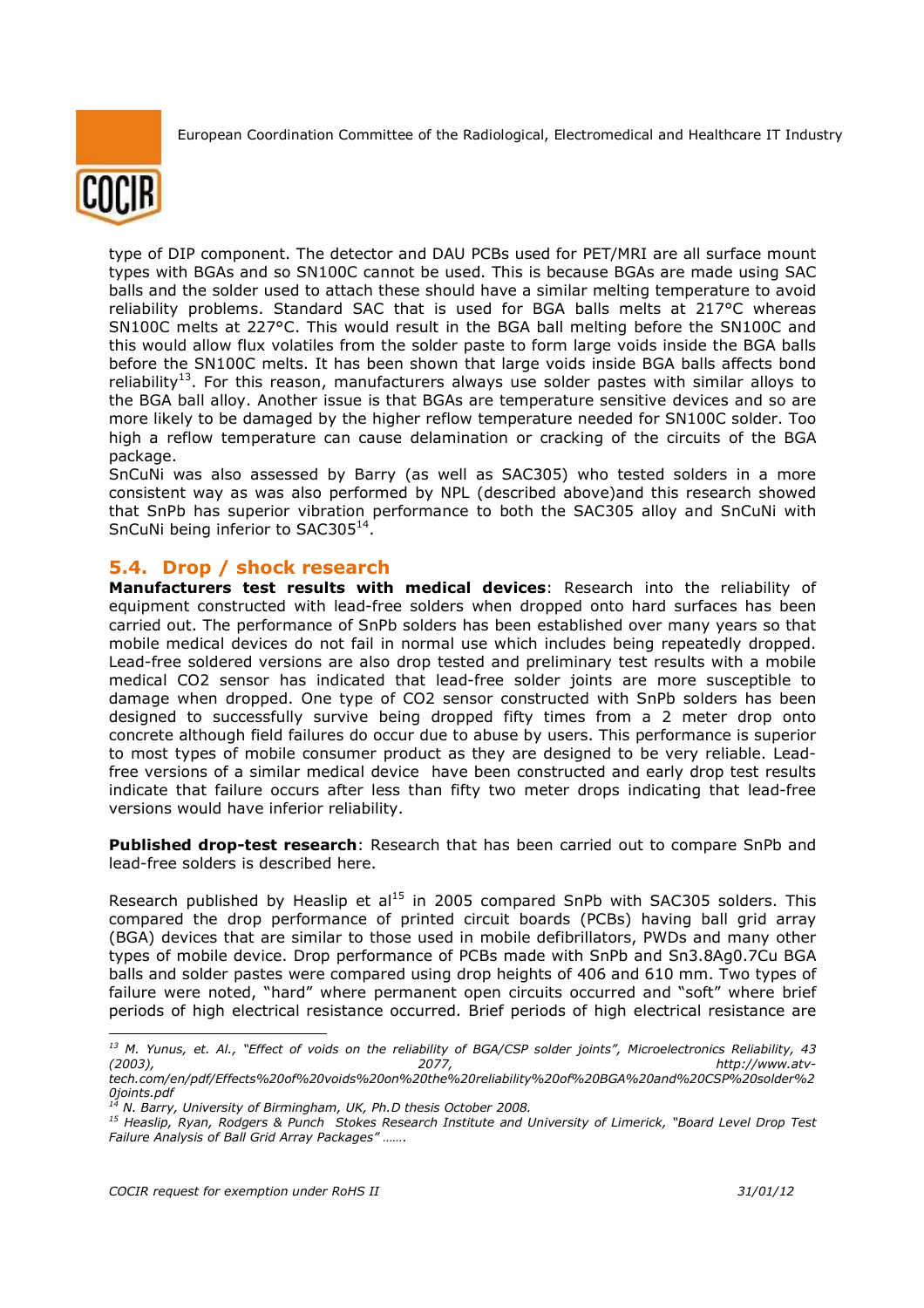

sufficient to prevent some types of medical device from functioning and as a result posing a health risk to patients. This is often due to the significant functionality that is provided by embedded CPUs where even a momentary loss of communications can result in the system locking up or spontaneously rebooting. This could have serious implications with a portable ventilator or the types of equipment used by patients away from medical staff. Heaslip's research showed that there were failures after the following numbers of drops:

| Drop height mm. | Number of drops until soft failure                                                                      |                          |  |  |  |
|-----------------|---------------------------------------------------------------------------------------------------------|--------------------------|--|--|--|
|                 | SnPb                                                                                                    | <b>SAC</b>               |  |  |  |
| 406             | Best 200, worst 70                                                                                      | Best $\sim$ 40, worst 10 |  |  |  |
| 610             | Between 30 - 70 drops + one   All failed after $\lt$ 20 drops<br>test after only 10 (solder<br>defect?) |                          |  |  |  |

This research clearly shows that SAC305 solders have significantly inferior drop performance than SnPb and so if mobile medical devices were to be made with SAC305 solder, they would be significantly more likely to fail than SnPb versions. As a result of this finding which has been confirmed by other workers, alternative types of lead-free alloys have been evaluated and compared with SnPb.

Research published in 2007 compared the drop performance of simulated BGA assemblies soldered using a wide range of solders<sup>16</sup>. This research used 17 lead-free solders including three with  $\sim$ 3% silver, the rest with lower amounts and SnPb solder. All of the SAC alloys with ~3%Ag gave significantly inferior performance to SnPb confirming Heaslip's results. However several of the SAC alloys containing  $~1\%$  silver plus certain additives gave slightly superior drop performance to SnPb when tested in the "as reflowed" condition. This condition is however unrepresentative of medical devices as all solders "age" in use and this changes their microstructure so that they perform differently. This research also compared drop test performance of aged samples and this showed that only one lead-free solder was superior to SnPb. This alloy contained 1.1%Ag and 0.13% manganese (Mn) which survived after a minimum of  $\sim$ 15 drops whereas SnPb survived a minimum of 10 drops in these tests. It would appear therefore that if drop performance were the only important criteria Sn1.1Ag0.64Cu0.13Mn could be used but due to other performance limitations such as rather high melting temperature for use in solder pastes (this melts in the range 217 - 227°C) and this alloy is not available commercially and so cannot be used.

Some manufacturers are now however using commercially available SAC105 solders in applications where being dropped is likely such as for mobile phones and it is clear that these have superior drop performance to SAC 305 solder $17$ . Solders with low silver content have however been found in comparative testing to give inferior thermal fatigue performance. Because of this finding, these solders would not be suitable for use in mobile medical devices that experience significant temperature fluctuations. Mobile phones may occasionally experience large temperature fluctuations such as when left in an automobile but as their expected life is relatively short, thermal fatigue failure is not a concern as this

<sup>-</sup>*<sup>16</sup> Weiping Liu and Ning-Cheng Lee,* 

*<sup>&</sup>quot;The Effects of Additives to SnAgCu Alloys on Microstructure and Drop Impact Reliability of Solder Joints", Journal of Materials, July 2007* 

*<sup>17</sup> Zhang, Cai, Suhling & Lall, "Aging effects on the mechanical behaviour and reliability of SAC alloys", Proceedings of the ASME 2009, July 19-23, 2009, San Francisco, California, USA*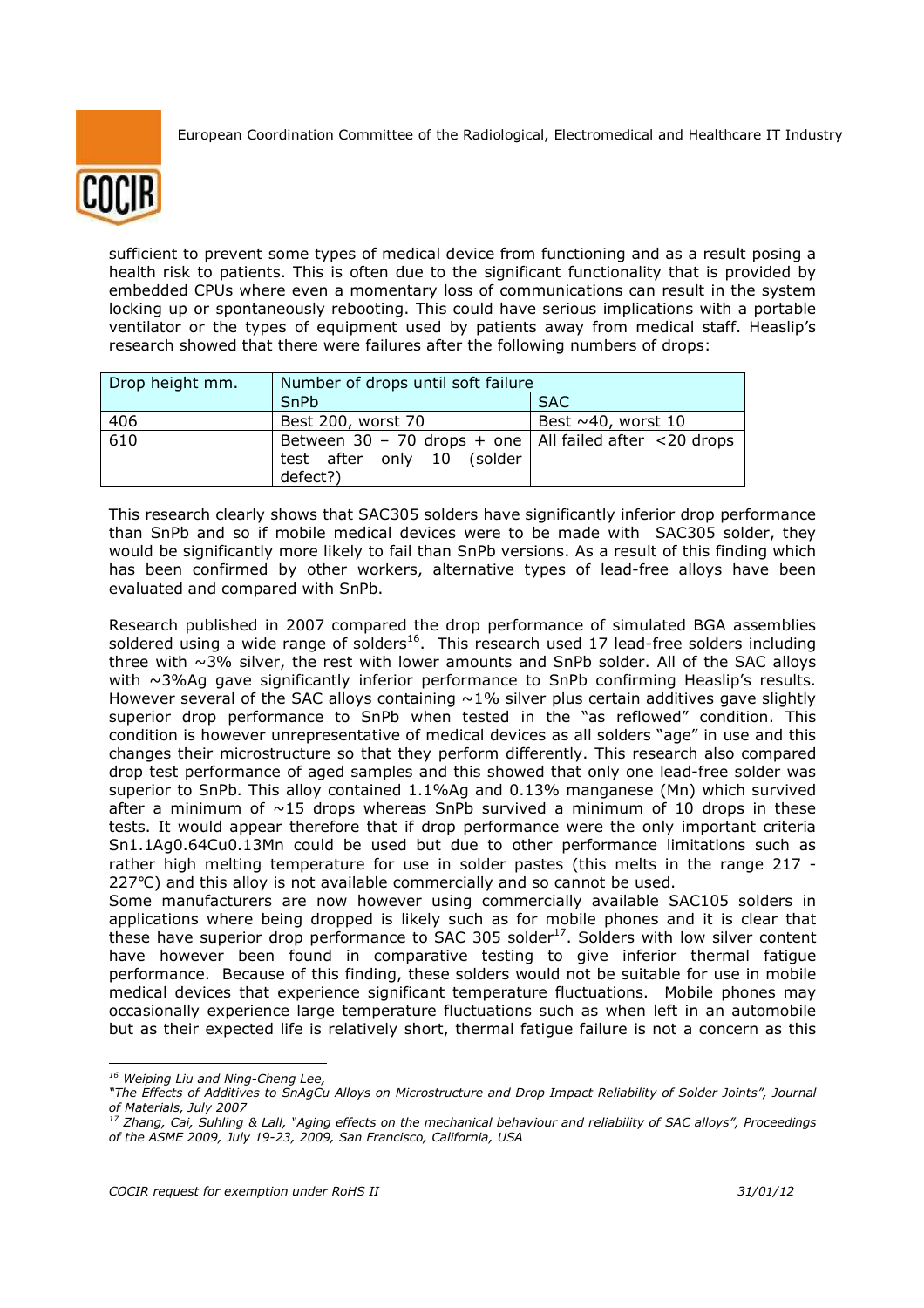

type of failure within normal lifetimes are unlikely. Medical devices however need to function for over 20+ years and so thermal fatigue does need to be taken into account when selecting a suitable solder alloy.

#### **5.5. Accelerated vibration and drop testing**

The reliability of electrical equipment is demonstrated using standard accelerated test methods that have been developed and validated over many tears because manufacturers cannot wait 20 – 25 years to find out how their new designs will perform in the field. Standard accelerated test methods exist for vibration, drop testing, thermal cycling etc. and the test conditions are selected to be realistic for the way that the equipment is used. Acceleration factors are known so that if a product survives the test, it can be assumed it will survive 20+ years in normal use. However, these tests have been developed and validated with equipment made with tin/lead solders. The same acceleration factors will not apply to lead-free solders and the test conditions may be inappropriate because of the differences in physical properties. All medical devices must be approved by a Notified Body in the EU before they can be used and one way of assessing reliability is to use industry standard accelerated test data. As this is not reliable for lead-free equipment, this creates a problem obtaining approval.

#### **5.6. Research into temperature fluctuations**

A considerable amount if research has been carried out into the effects of temperature fluctuations on solder reliability. Temperature increase causes materials to expand and PCB laminate expansion on heating is different and usually larger than component expansion, especially for ceramic components. This differential expansion imposes strain on solder joints. Where temperature increases and decreases repeatedly, failure can occur as a result of the cyclic strain causing thermal fatigue cracking of the solder joints. Thermal fatigue failure occurs with both SnPb and lead-free solder joints and the time to failure depends on many variables including the size of the temperature variation, the rate of temperature change, the stress level and the solder alloy composition. Research has shown that where strain is low, lead-free solders are superior to SnPb whereas at high strain levels, lead-free solders are inferior to SnPb. This rather complex result means that PCB designers try to avoid using components that will suffer from large strain such as large ceramic components but this is not always possible. Some of the large BGAs used on mobile medical device PCBs will suffer from large strains when temperatures fluctuate and so this difference in performance is a concern for mobile medical devices as they can experience many repeated large temperature changes.

The field life of SnPb PCBs can be reliably predicted from the results of accelerated thermal cycling tests because many decades of field behaviour is available. The designers of SnPb PCBs can therefore predict product lifetimes and so can be certain that they will survive the expected lifetime of the equipment but this is not yet possible with lead-free solders. If high strain is likely, lead-free solder product lifetime will be shorter than the SnPb equivalent but there can be no certainty of how long because no 20+ years field data exists to validate theoretical prediction models.

It is expected that in the near future, prediction models for lead-free solder will be developed that can be trusted and so will be used but currently this is not possible.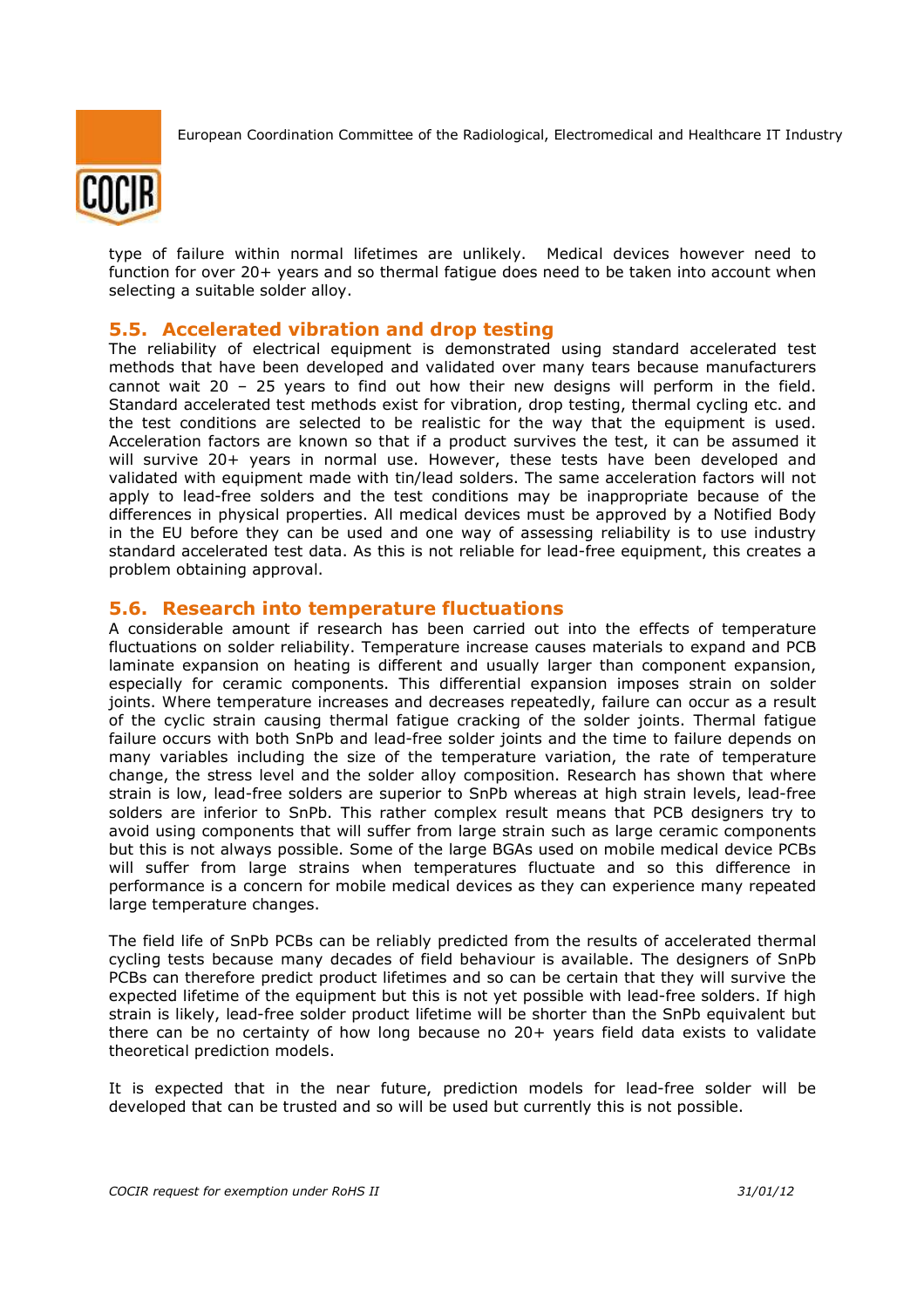

One dilemma for mobile medical equipment manufacturers is that to achieve good drop resistance, research has shown that SAC alloys with low silver content are superior as described above. However, low silver content lead-free solders (e.g. with <1% silver) has inferior thermal fatigue resistance to SAC alloys with 3 or 4% silver $^{18}$ . This research showed that failures occur with SAC having 1% silver after less than half the number of thermal cycles than occur with SAC with 3% silver and this has been confirmed by other researchers. Therefore equipment that is dropped and experiences significant thermal fluctuations is at a high risk of failure if lead-free solders are used. Low silver content SAC alloys are now widely used for mobile phones because they are often dropped but due to the small component size and limited temperature changes, strain is too small for rapid thermal fatigue failures to occur.

### **5.7. Copper dissolution rates**

When a printed circuit board is soldered by wave soldering, the copper pads and throughholes are in contact with liquid solder for a fairly short time but some of the copper dissolves in the solder. This is not usually a problem unless rework or repairs are needed when the copper will be in contact with liquid solder for much longer. Research has shown that the rate of copper dissolution is much faster with SAC alloys than with SnPb solder although SnCuNi solder appears to be OK. Measurements by NPL (UK) show the difference in copper dissolution rate.

| Solder alloy | Rate of dissolution of<br>copper immersed in solder<br>$bath*$ | Copper dissolution<br>rate<br>(wave soldering)<br>at at<br>specified temperature**                          |
|--------------|----------------------------------------------------------------|-------------------------------------------------------------------------------------------------------------|
| SnPb         | 1.8 $\mu$ m/sec at 275°C                                       | $\sim$ 1.38µm/sec at 255 °C<br>(72°C above m.pt.)                                                           |
| SnCu         | 2.7µm/sec at 275°C                                             | 275°C<br>3.28µm/sec at<br>$(\sim 48$ °C above m.pt.)                                                        |
| SnAq         | 4.4 $\mu$ m/sec at 275°C                                       | $275^{\circ}$ C<br>$3.28 \mu m/sec$ at<br>$(\sim 54$ °C above m.pt.)                                        |
| Sn3.7Ag0.7Cu |                                                                | 275°C<br>$2.3 \mu m/sec$ at<br>(~58°C above solidus.) or<br>300°C<br>3.3µm/sec at<br>(~80°C above solidus.) |
|              |                                                                |                                                                                                             |

*\* D. Di Maio, C. P. Hunt and B. Willis, "Good Practice Guide to Reduce Copper Dissolution in Lead-Free Assembly", Good Practice Guide No. 110, 2008, National Physical Laboratory, UK. \*\* C. Hunt and D. Di Maio, "A Test Methodology for Copper Dissolution in Lead-Free* Alloys", *National Physical Laboratory, UK.* 

These results show that the risk of complete loss of copper is higher with lead-free solders than with tin/lead solder. This issues impairs rework and repairs so that additional waste would be created.

## **5.8. Research into high humidity**

<sup>-</sup>*<sup>18</sup> S. Terashima, et al., J. Elec. Mater., Vol. 32, No. 12, p.1527 (2003).*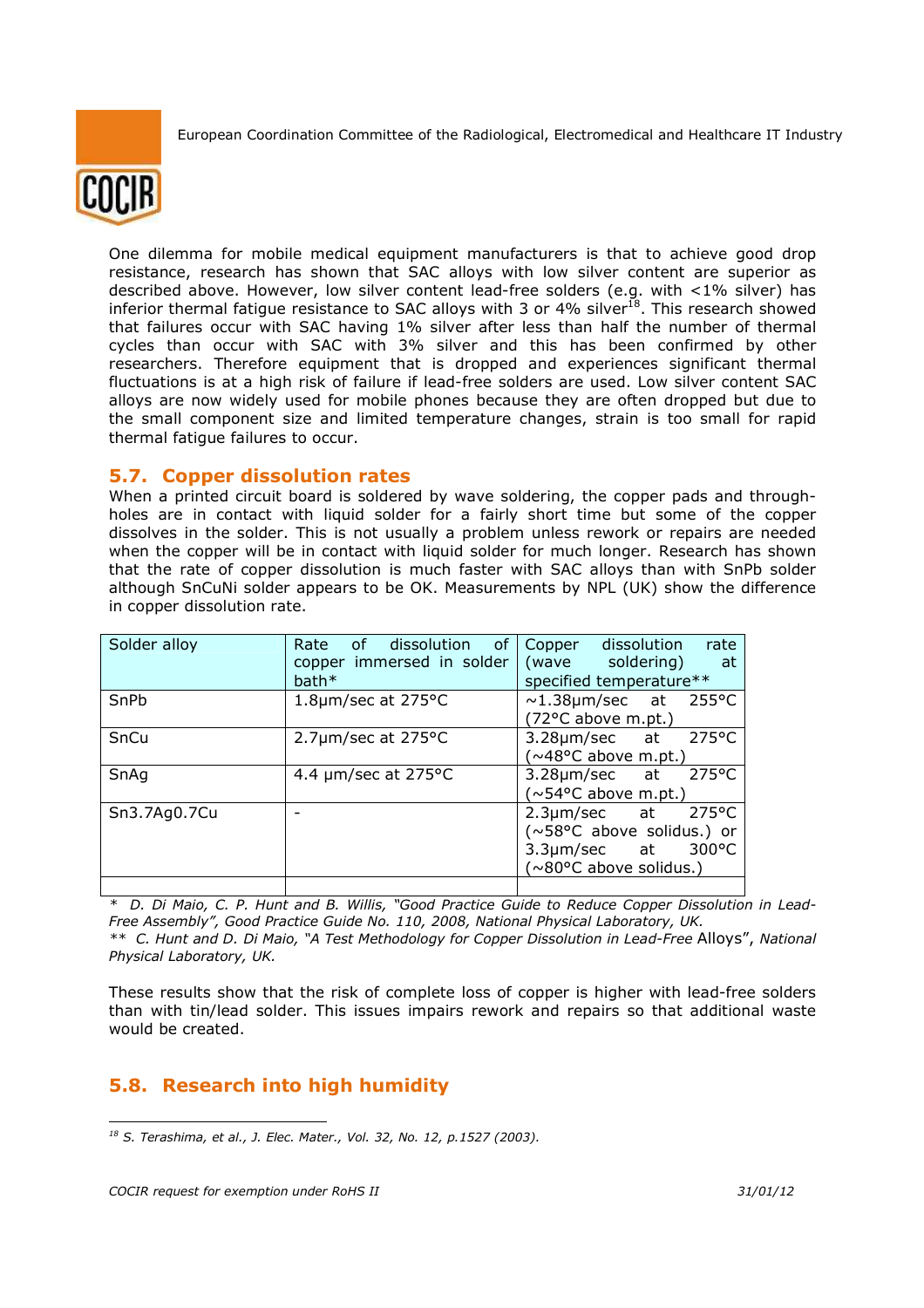

High humidity increases corrosion rates of materials and this could affect the reliability of mobile devices. Corrosion of most types of lead-free solder is not a concern as most types are less susceptible to corrosion than SnPb. The only exception is Sn-Zn alloys which have been found to corrode and fail after fairly short periods. High humidity can however have the following effects:

- Tin whiskers of electroplated tin coatings
- Corrosion of edges of solder pads and tracks
- Corrosion of metallic parts, e.g. of components on the PCB, due to corrosive flux residues.

#### **Tin whiskers**

Tin whiskers form on electroplated tin coatings which are used for electronic component terminations. Tin whiskers are thin rods of tin that grow spontaneously from electroplated tin coatings. These have been known for many decades and have caused the failure of a wide variety of electrical equipment as a result of short circuits. Only since the introduction of the RoHS directive has intensive research been carried out to determine its causes and identify measures to minimise the risk. This research has shown that whiskers form where the tin has compressive stress which can have many different causes. The US organisation International Electronics Manufacturing Initiative (iNEMI) has co-ordinated a lot of research and published guidance on methods to minimise whisker formation, however these recommendations cannot all be adopted with non-magnetic circuitry. One source of stress is due to the formation of tin/copper intermetallic phases that grow between copper substrates and tin plated coatings. The risk of whisker formation from this source of stress can be significantly reduced by the use of nickel barriers between copper and tin but this is not possible with MRI circuits. A possible alternative is to heat the components to 150°C but this must be carried out within 24 hours of electroplating to be effective. This treatment creates a thin SnCu intermetallic barrier that has been shown in some research to hinder or even prevent tin whisker formation although research disputes these results. This option relies on the component manufacturer but very few use this process, so many of the components needed are not available with this heat treatment. By the time the medical equipment manufacturer receives the components, it is too late.

High humidity causes surface corrosion which affects the grain boundaries at the surface imposing strain on these grains. This has been shown to grow long tin whiskers with no mechanism for this stopping (unless the tin is consumed). Many off-the shelf components are available only as lead-free versions usually with tin plated terminations so that manufacturers have no other choice. However the risk of tin whiskers can be limited with tin/lead solder by ensuring that it coats as much of the coating as possible. Lead-free solders wet tin less well so that it is common for a larger area of termination coating to remain uncoated.

#### **Conformal coating option**

Research has been carried out to determine whether conformal coatings can reduce the risk of tin whiskers causing short-circuits. There are several types of conformal coating available and all have been evaluated. Research has shown however that they do not stop the formation of tin whiskers, they merely delay their formation, some types for longer than others<sup>19</sup>. Whiskers will eventually grow through many types of conformal coating but as they are flexible, once they emerge they cannot penetrate the coating over an adjacent

<sup>-</sup>*<sup>19</sup> http://nepp.nasa.gov/whisker/reference/tech\_papers/2006-Woodrow-Conformal-Coating-PartII.pdf*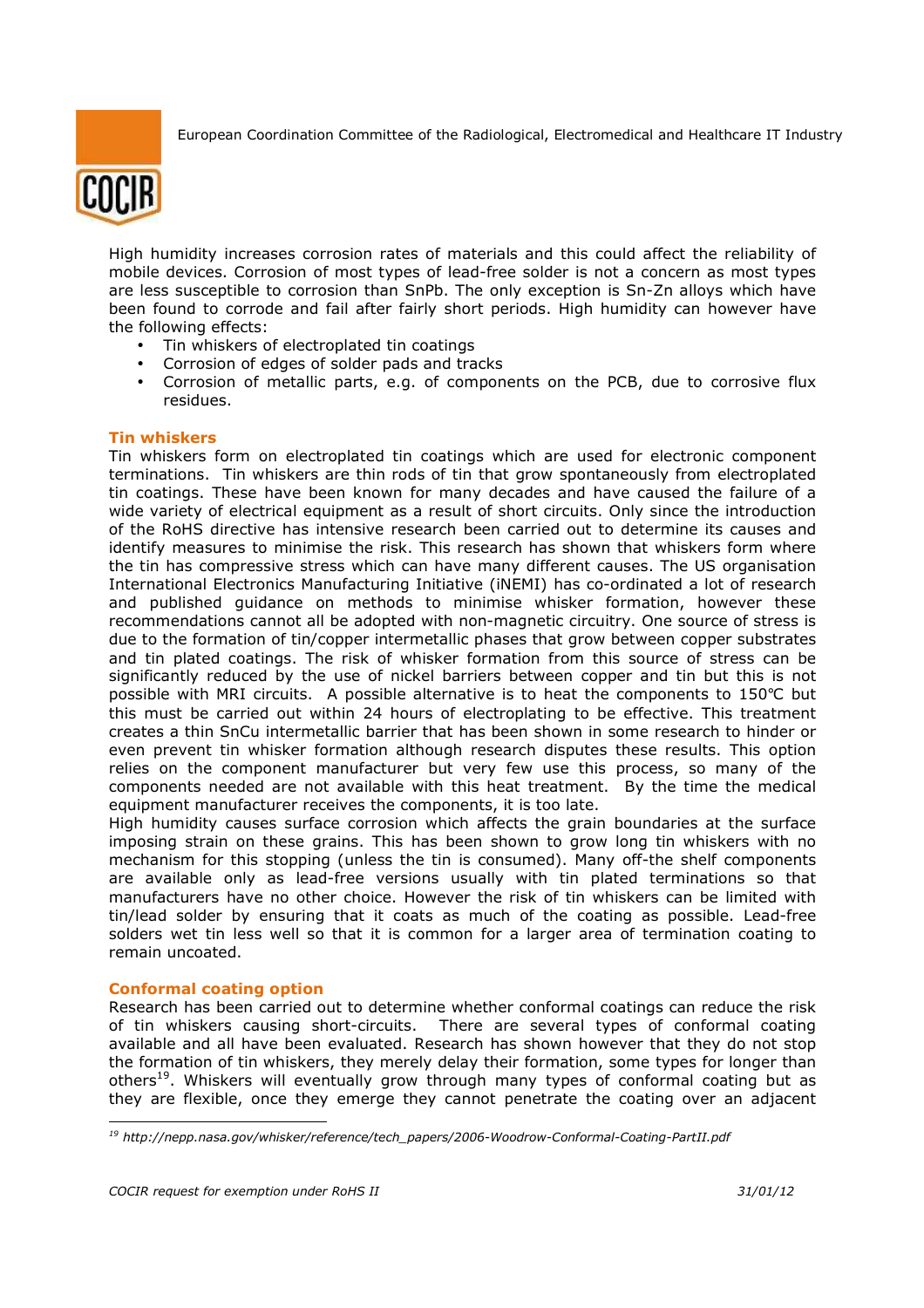

termination. There are however three ways that short circuits can occur with conformal coatings:

- Most types of conformal coating give fairly thick coatings and these tend to be more effective than thin coatings which can leave gaps. However, when used on fine pitch components, the coating bridges between terminals. If a whisker grows from one terminal, it is supported by the coating and will eventually reach the adjacent terminal (as there is no air gap) and cause a short circuit. This will however take a longer time than without conformal coatings and to date no examples of failures due to this have been reported (although they would be very difficult to detect).
- Whiskers can grow beneath coatings across the surface of PCBs or components to the adjacent electrical conductor. Poor adhesion of the conformal coating will make this more likely to occur and no-clean soldering fluxes are known to cause inferior adhesion. No-clean fluxes are designed not to be removed and so when they cannot be completely removed poor adhesion occurs. As lead-free solders require higher temperature, this usually makes flux removal with solvents more difficult. Some types of components such as QFNs and vented BGAs (both of which are used in mobile medical devices) must be soldered with no-clean fluxes and they should not be cleaned.
- If two whiskers grow through the coatings of two adjacent terminals into the air, they may touch each other causing a short circuit. This is likely to occur only if there are many whiskers formed although this is fairly common.

The likelihood of a short circuit caused by tin whiskers when a conformal coating is used is much less than without the conformal coating but clearly the long term risk is not completely eliminated.

#### **Corrosion of edges of solder pads and tracks**

As lead-free solders wet less well than SnPb, it is often found that component solder pads are not fully wetted by solder. Corrosion of these uncoated areas has been observed in hostile environments when the PCBs have OSP or silver coatings but is not an issue with ENIG or HASL coatings and so this can be avoided.

Corrosion of metallic parts, e.g. of components on the PCB, due to corrosive flux residues. – Some lead-free solder fluxes must be more aggressive than those used with SnPb solders due to the inferior wetting properties and the higher solder melting point. This is alloy dependent with some fluxes being particularly corrosive. Ideally no-clean fluxes are used to avoid the production of waste washing solutions but for many types of mobile medical device, high surface insulation resistance (SIR) is essential for the equipment to function correctly and so these fluxes must be removed by washing. Lead-free flux residues tend to have a higher ionic content and are more difficult to dissolve due to the higher reflow temperature and so manufacturers can experience difficulties achieving the required level of cleanliness.

High humidity combined with a higher ionic content of fluxes can also cause the Surface Insulation Resistance (SIR) between tracks and pads to increase to a level that causes some types of equipment to malfunction. For example, biometric measurement circuits must have high impedance and so humidity and higher lead-free ionic content fluxes can cause malfunctions which result in false alarms or worse, no alarm when a serious incident occurs. Excessive ionic material with high humidity can also cause corrosion of metals and dendrite growth which is an electrochemical corrosion process that causes short-circuits and is found to occur faster with solders containing silver. Overall therefore, manufacturers find that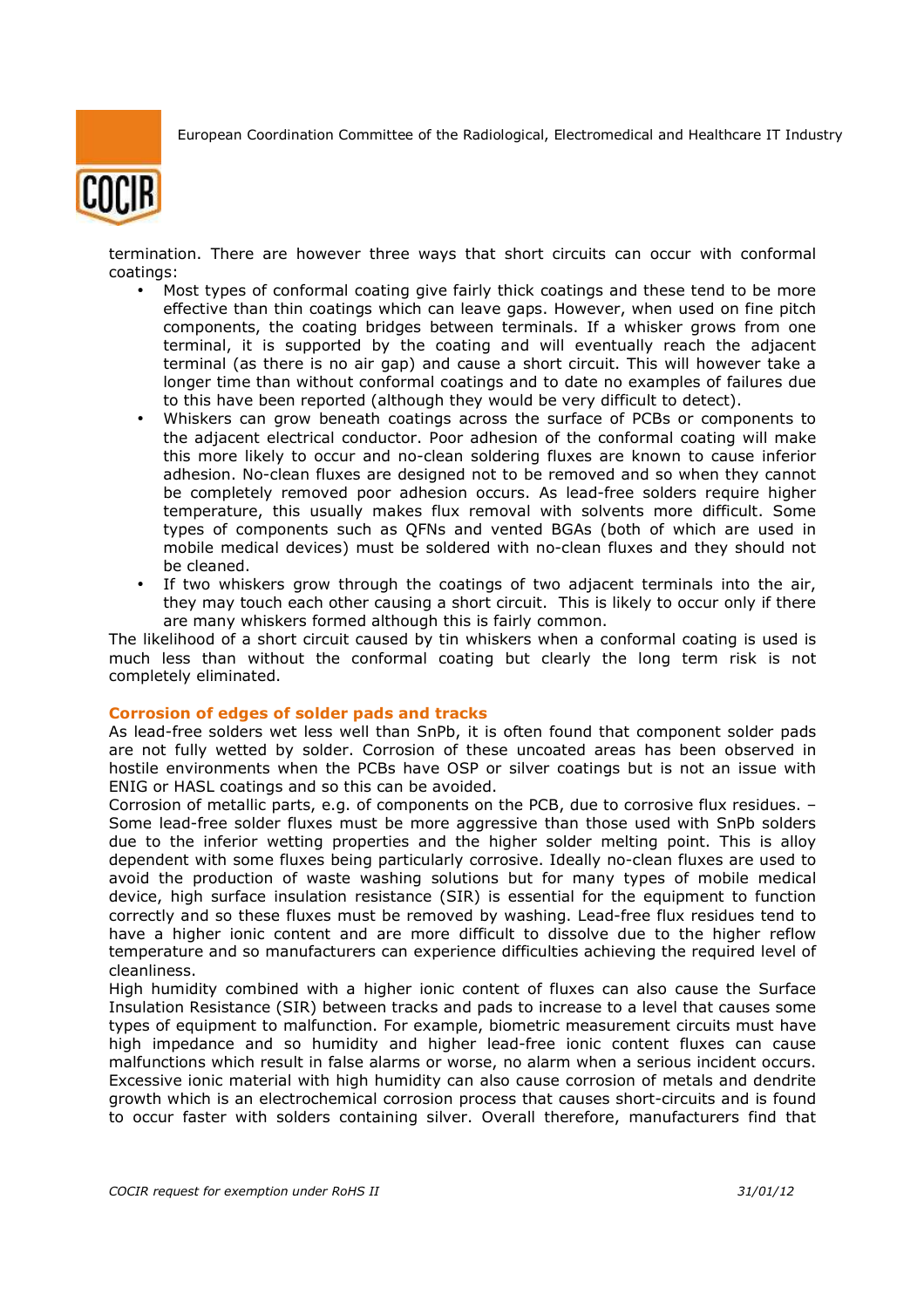

using lead-free solders is more difficult than SnPb and so will need sufficient time to resolve these issues.

### **5.9. Comparison of solders**

The table below summarises the reliability performance due to the three main risk factors and reparability of the three main types of lead-free solder with SnPb.

| Variable           | SAC alloys       | with   Low Ag SAC alloys    | Sn100C, etc<br>no) |
|--------------------|------------------|-----------------------------|--------------------|
|                    | $>3\%$ Aq        | with $<$ 1% Ag              | silver)            |
| Temperature        | OK<br>unless     | high   Inferior to $SAC305$ | Inferior to SAC305 |
| fluctuations       | strain           | and SnPb                    | and SnPb           |
| Vibration          | Inferior to SnPb | Inferior to SnPb            | Inferior to SnPb   |
| Drop / shock       | Unsuitable       | Probably OK, used           | Probably OK        |
|                    |                  | for mobile phones           |                    |
| Copper dissolution | Faster than SnPb | Faster than SnPb            | Faster than SnPb   |
|                    |                  |                             | but may be OK      |

Re-use and recycling of materials from waste EEE

At end of life, most medical equipment is recycled as it often has a high value due to its metals content. Printed circuit boards are separated for separate recycling as required by Annex II of Directive 2002/96/EC before being recycled. In the EU and in many facilities elsewhere, PCB scrap is recycled using smelters which are large furnaces that melt some metals such as copper and convert others including lead into oxides which are collected then converted into metals for re-use. Lead is recovered with a very high efficiency and emissions are extremely low and meet EU environmental limits. PCB scrap is only one of many materials processed in large smelters and so removal of lead from solder will not affect this process as other materials including ores used may contain lead.

Unsafe recycling of WEEE is carried out in some developing countries but this is mostly with IT, telecom and consumer equipment. Waste medical equipment is very unlikely to be recycled except by professional recyclers using well controlled safe processes.

**Lead**: Large quantities of recycled lead are produced from lead scrap including printed circuit boards. No lead is released in the circuit board fabrication phase or the use phase of the life cycle. At end of life, PCBs in mobile medical devices contain some valuable metals and so they are nearly always recycled.

**Silver**: If solders containing silver are used, recyclers will want to recover the silver from equipment at end of life. There are safe and efficient processes used by professional recyclers in the EU to recover silver with a high yield but if this equipment is exported to second users in developing countries, when it reaches end of life, unsafe recycling methods using very hazardous chemicals such as nitric acid and cyanide might be used and these chemicals are known to cause harm to local populations and the environment.

Other solder constituents including tin (Bi, In and Zn) may also be recovered by modern efficient recycling processes but are very difficult to recycle without suitable processes.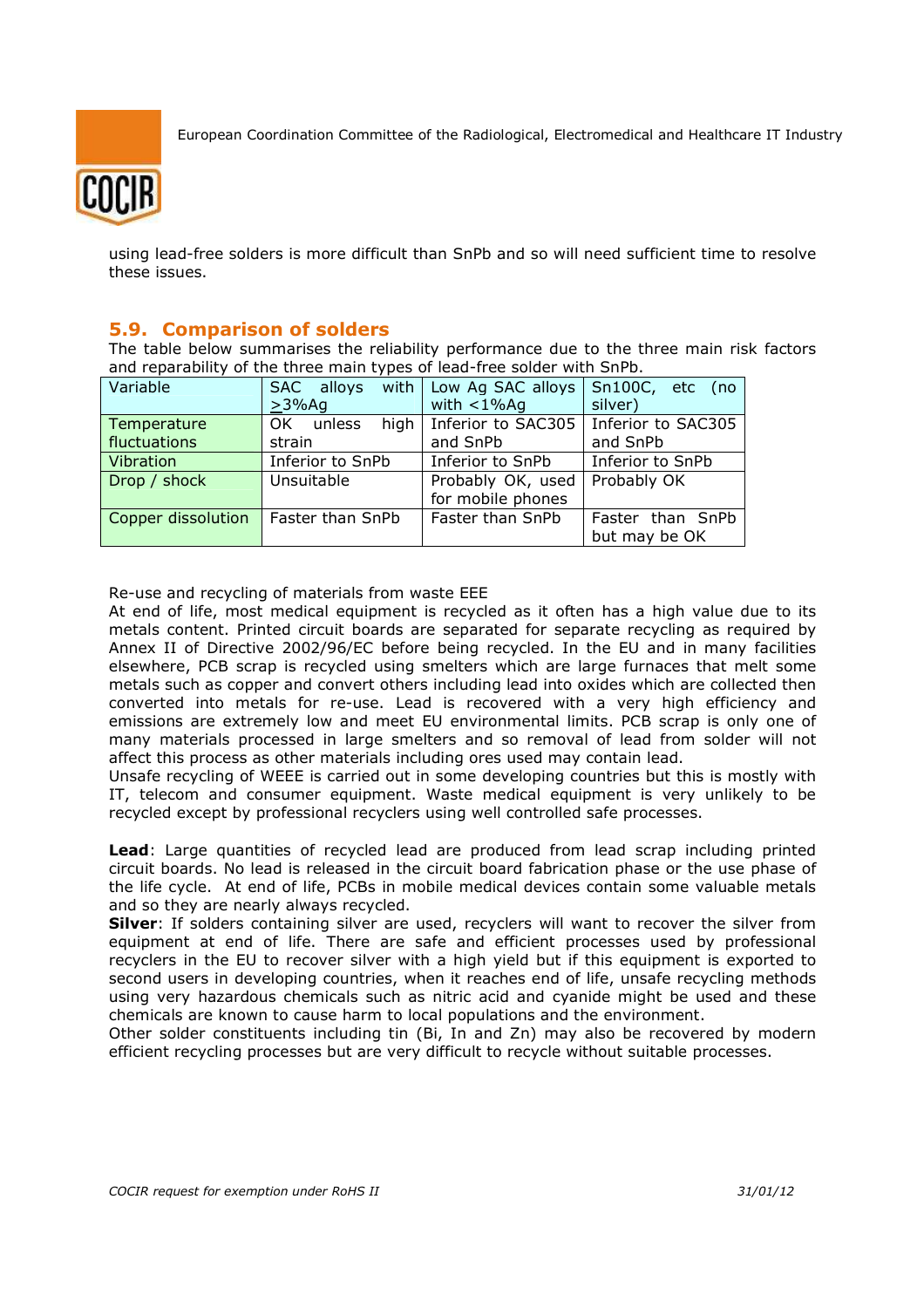



# **6. Other information**

The quantity of lead in the solder required for these applications will be 3.27 tonnes in the EU annually.

## **6.1. Proposed plan to develop substitutes and timetable**

The only potential alternative to lead in solders is lead-free solders. Manufacturers are carrying out research to find alloys and processes that give high reliability. It is likely that high reliability will be possible by a combination of selection of the correct alloy and suitable design to minimise the risk from shock, vibration and temperature changes. This is timeconsuming work because each type of equipment will need to be considered separately. Reliability testing of new alloys and designs must be thorough for medical devices as this data is needed before applying for approval under the Medical Devices Directive. Professor Cedar<sup>20</sup>, has commented that in order to fully establish any new alloy or materials' characteristics and properties, it will take up to 18 years of effort and data collection, so that changes can be made appropriately to improve the materials, thus making the new materials close to problem free and more reliable when serving the industries. To gain approval, it will be necessary to show that the alternative alloy and every new design is no less reliable than with lead-based solders and so do not pose a risk to patients. The likely time-scales are:

| Evaluation of alternative alloys and designs | up to 5 years    |
|----------------------------------------------|------------------|
| Reliability testing of new designs           | at least 2 years |
| Submission for MDD approval                  | 1 vear           |
| Total timescale                              | minimum 8 years  |

This exemption is therefore likely to be needed until 2020 at least. The reason that manufacturers expect to need 5 years for evaluation of alternative alloys and designs for all types of mobile medical equipment is to resolve technical issues due to lead-free solders, for example:

- Lead-free processing (with SAC) limits the maximum allowable deflection of the circuit boards by about 35%. This is presumably the result of greater SAC erosion of copper plating especially at vias in pads in reflow processes. Through hole components requiring wave soldering will cause even more copper erosion where ever copper sees the wave.
- Currently, the only solutions to copper erosion relate to wave soldering of throughhole components. For surface mount components that utilize vias-in-pads there currently no solution to the erosion problem that we are aware of. SN100C solder reduces copper erosion but is suitable only for wave soldering only. For SMT it is still a problem (see section below on SnCuNi comparison).
- ENIG can cause problems, most notable of which is "black pad" although this can also occur with SnPb. The electroless plating of nickel introduces phosphorus which can collect and cause plating failure at the collection points. The solder dissolves the gold and bonds to the nickel, but the nickel is not secured to the copper. Therefore time is required with any new design to ensure that reliability and quality issues do not occur.

<sup>-</sup>*<sup>20</sup> Private communication from Professor Cedar, MIT, Material Science Department*